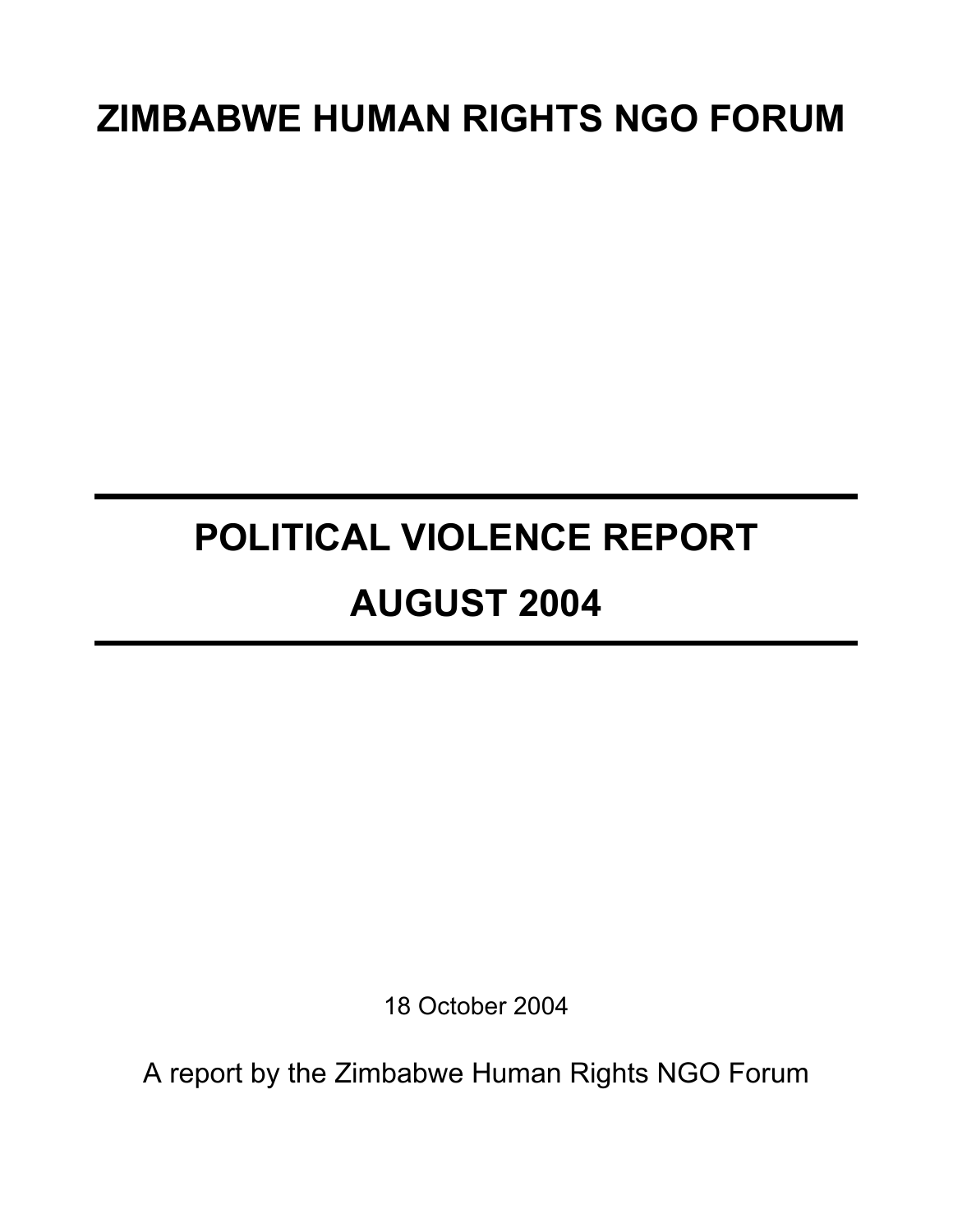# **OVERVIEW**

Incidents that occurred in Zimbabwe in August show a lack of commitment by the Government of Zimbabwe to the implementation of the SADC Principles and Guidelines Governing Democratic Elections. Intra-party violence between members of ZANU PF which resulted in high levels of politically motivated violence taking place in Makoni North (Manicaland Province) between 21 and 22 August 2004 evidenced the continuing absence of *"freedom of association and political tolerance"<sup>1</sup>* . This equally applies to events in Epworth (Hatfield constituency, Harare Province) where MDC members were victimized for distributing flyers with a clash between MDC and ZANU PF youths ensuing. In Makoni North constituency (Manicaland Province) Didymus Mutasa, ZANU PF MP for Makoni North and Minister of Special Affairs in the President's Office Responsible for the Anti-corruption and Anti Monopolies Programme, was allegedly involved in or the instigator of several incidents of assault and destruction of property. Youths who support Minister Mutasa were reportedly responsible for victimising several other ZANU PF supporters and war veterans who are perceived to be in opposition to the Minister, including James Kaunye, who reportedly intends to contest against the Minister in the ZANU PF primary elections for the constituency.

James Kaunye was reportedly stripped naked and assaulted. He is reported to have lost consciousness and had to be resuscitated by having water poured over him then taken to Rusape General Hospital having apparently sustained serious head injuries. In Rusape (Manicaland Province) the youths accompanying Mutasa, known as the "*A-team,"* allegedly assaulted a Mrs. Munyembani at her homestead and also allegedly assaulted people at a bus stop in Headlands. They are said to have gone from the bus stop to a residential area in Headlands where they reportedly assaulted Nyasha Chingosho, the daughter of a war veteran. Chingosho sustained a broken leg from the attack. The group allegedly went to Kaunye's house where they reportedly assaulted 5 people including Kaunye's wife, Joyline Kaunye. Minister Mutasa was reported to have been actively involved in the violence at this point and was also reportedly seen *"shooting at the dogs and windowpanes and with catapults".*

Along the road leading back to Makombe Business Centre, the youths purportedly assaulted Kelvin Magwaro who sustained a deep cut on the lower lip. The youths also reportedly stopped at Mrs. Chiparange's homestead where they assaulted her on the back using a shovel. Mrs. Chiparange's lost one of her front teeth as a result and sustained a swollen shoulder and back. At Reeb Business Centre, the youths reportedly assaulted Tenga Muchatiza, breaking his leg in the process. In Rusape, near Total service station, they allegedly assaulted Charles Katyora, ZANU PF district Chairman for Vengere (Manicaland province). They purportedly stripped him naked and stabbed him in the buttocks with a screwdriver. In Vengere, more people were assaulted on the way to Mhiripiri's homestead where the youths reportedly destroyed property and killed a dog. They also allegedly looted various utensils and \$165 000 cash at Mhiripiri's home before they retired to the Minister Mutasa's house where they were said to be based.

Eventually 42 people were reportedly arrested for their involvement in the violence. Minister Mutasa reportedly acknowledged that the youths were his supporters and allegedly paid bail for 31 of them. He

 $1$  SADC Principles and Guidelines Governing Democratic Elections :Principles for Conducting Democratic Elections 2.1.2 -3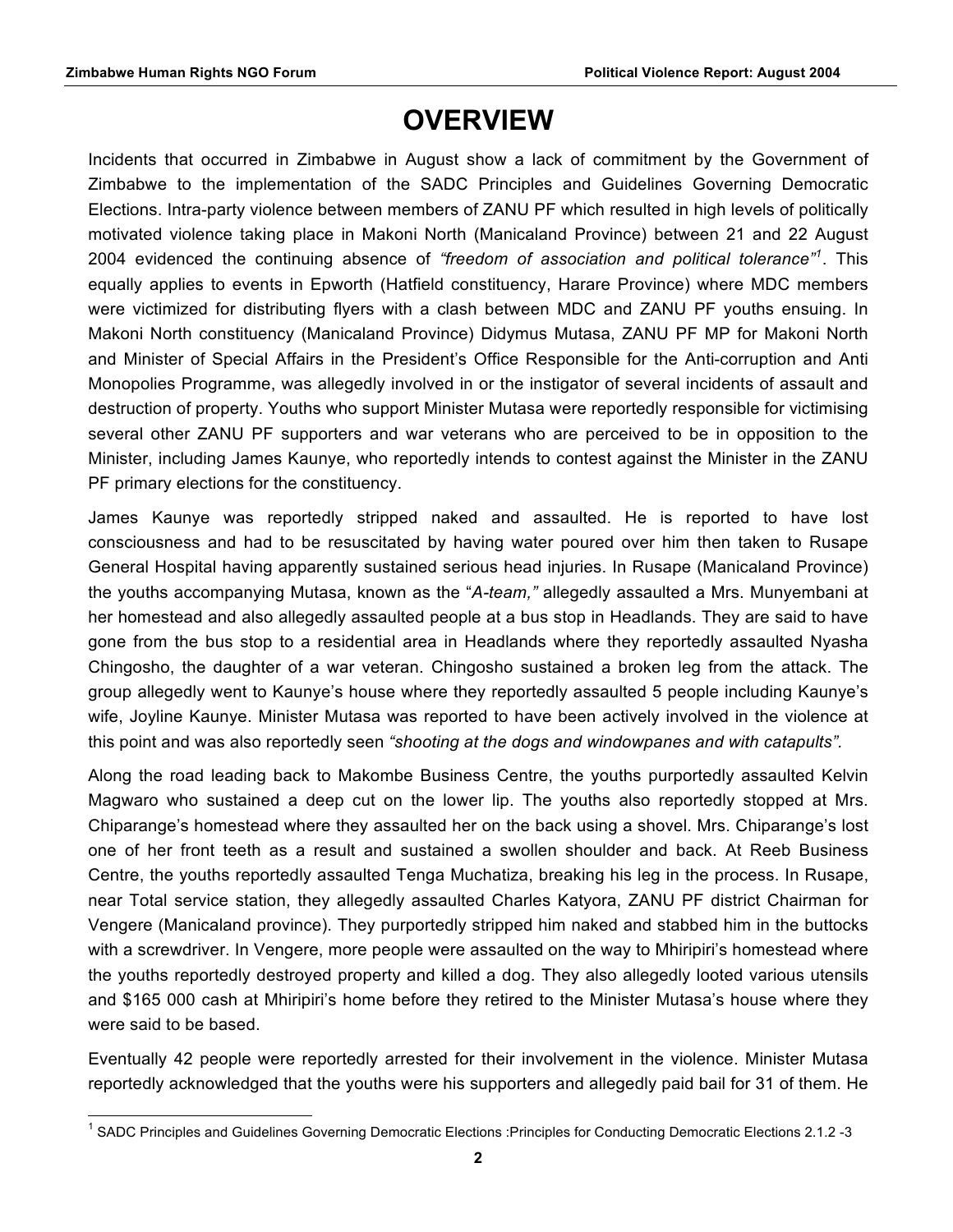was quoted as having stated :*"Of, course I have to pay for my supporters. I have paid for 31, and it was \$300 000 each."<sup>2</sup>* No action has yet been recorded as having been taken against Minister Mutasa.

The ZRP established a board of inquiry to investigate the violence in Rusape and found that Minister Mutasa had indeed been involved in the violence that occurred in Makoni North. The Human Rights Forum condemns the events that took place in Makoni North and is deeply disturbed that although the youths that perpetrated the violence were arrested and have been charged for the violence, the Minister has not been prosecuted for his involvements in the violence. In addition comments reportedly made by Minister Mutasa following the incident exhibited a complete lack of remorse on his part. Minister Mutasa, who indeed seems to be enjoying impunity for his actions, has had comments attributed to him in the nature the following: *"I had gone to attend a church service in my constituency and Kaunye came to provoke me. He got what he deserved. Akabatwa neriva rake (he was caught in his own trap.)"3*

The Human Rights Forum commends the Commissioner of Police, Augustine Chihuri, for the recent stance that he adopted with respect to incidents of political violence. According to the Commissioner the ZRP will "*have zero tolerance of any situation or activities which they perceive as contributing to violence."<sup>4</sup>* The Commissioner also stated that *"towards the 2005 Parliamentary Elections… barbaric type of political activism in which youths are used as cannon fodder should cease."* The Human Rights Forum noted these sentiments with appreciation as instigators of political violence have indeed often in the past used youths as foot soldiers who are later prosecuted for perpetrating violence while the instigators themselves have not been held accountable for their involvement in the violence as well. $<sup>5</sup>$ </sup> We call upon the Commissioner to take action against holders of political office who believe that they enjoy impunity in so far as they make statements such as *"Ndino disciplinwa nani?"* (*who will discipline me)*. 6 Scrupulous prosecution of the instigators of violence is just as vital as prosecution of perpetrators.

Clashes broke out between ZANU PF and MDC youths in Epworth (Hatfield constituency). MDC youths that were distributing flyers in the constituency were reportedly attacked by ZANU PF youths resulting in a clash during which some MDC youths were reportedly kidnapped by ZANU PF youths and assaulted by them. One of the MDC youths alleges that he was abducted by war veterans and assaulted by them. He claims that during the clash between MDC and ZANU PF youths on 16 August 2004 he was caught by war veterans who allegedly beat him with baton sticks and sjamboks for approximately 30 minutes before they abducted him and took him to their base where they assaulted him further. NN alleges that ZRP officers later arrived at the base and joined in the assault. NN reportedly lost consciousness for about an hour. He was then allegedly taken to Domboramwari Police Station where the war veterans are said to have watched as the police continued assaulting him.

<sup>2</sup> *Zimbabwe Independent* 27 August 2004, pg2 <sup>3</sup> *ibid*

<sup>4</sup> ZRP Commissioner, Augustine Chihuri*,The Herald,* 17 September 2004 <sup>5</sup>

see Zimbabwe Human Rights NGO Forum, *Who is responsible? : A preliminary analysis of pre-election violence in Zimbabwe,* 20 June 2000 and *Who Was Responsible: Alleged perpetrators and their crimes during the 2000 Parliamentary* 

*Election period*, July 2001 <sup>6</sup> *Sunday Mirror* 5 September 2004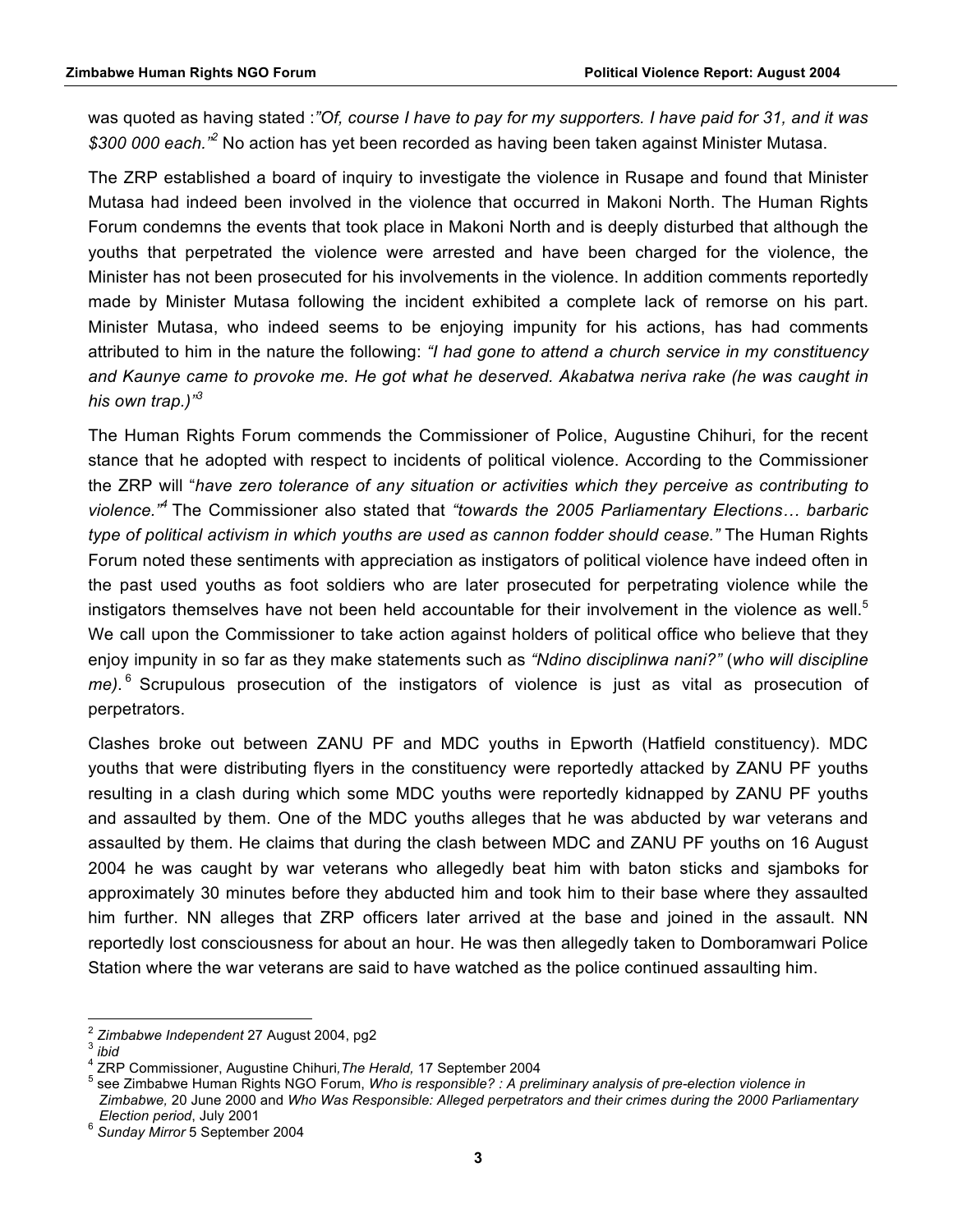NN was then apparently returned to the custody of the war veterans who took him away to another of their bases known as Donhoro where there were 14 other ZANU PF youths. He was allegedly ordered to fight 11 of them one by one. He was handcuffed and the 11 youths he had fought against were reportedly ordered to assault him. CID officers from the Law and Order Maintenance section reportedly arrived later and arrested NN and the 14 ZANU PF youths and took them to Harare Central Police Station. The 14 youths were reportedly released but NN was kept in police custody. He was allegedly beaten during the night and the next morning he was asked to reveal the names of his MDC colleagues. When he refused to do so he was allegedly assaulted again. He was then taken to court and reportedly charged under POSA then released on \$250 000 bail.

The reported involvement of police in incidents such as the one above perpetuates the lack of political tolerance that subsists between youths that are members of ZANU PF and MDC. The Human Rights Forum deplores the perpetration of political violence by state agents. Such involvement has the effect of deterring victims of political violence from reporting these incidents to the police due to diminished trust in the ability of the police to act in a professional and ethical manner.

State agents were also allegedly involved in torturing residents of Mabvuku on 26 August 2004. This allegedly occurred after a soldier in civilian clothing reportedly made advances towards a married woman who apparently turned him down. The soldier is alleged to have assaulted the woman for turning him down. The woman's husband, who was reportedly returning home from work, passed by Chizhanje Shopping Complex and on seeing that his wife was being assaulted, shouted *"thief, thief"* to draw the attention of people nearby. People in the vicinity responded to the man's call and reportedly assaulted the soldier assuming that he was a thief. The soldier then reportedly identified himself and produced his ID and was subsequently set free.

A while later about 15 uniformed soldiers reportedly appeared and randomly assaulted any person that they came across accusing them of having assaulted a soldier earlier on. The soldiers reportedly abducted some of the residents, accusing them of being MDC supporters and took them to the ZNA NOCZIM base along Mutare Road where they were assaulted with rifle butts, baton sticks and kicked with booted feet. Some allege that they were forced to roll on the ground. One of them, TN, alleges that he was ordered to urinate and then forced to roll down in his urine. He was then reportedly forced to do press ups among many other things. The abducted persons were reportedly taken to Mabvuku Police Station where they were detained and released the following evening, 27 August 2004.

Such actions by the Army against civilians are deplorable, in particular the random assault of civilians who may or may not have been involved in the earlier violence. The Human Rights Forum calls upon state agents to desist from meting out justice through torture, abduction or unlawful arrests, where any reasonable suspicion that a crime has been committed is absent. We urge state agents to respect structures established by Zimbabwean law for dealing with suspected perpetrators of crime.

Violence continues to be perpetrated against teachers in rural schools. Teachers are victimized and assaulted for real or perceived ties to the MDC. The Human Rights Forum calls on the relevant authorities to ensure that teachers operate in a violence and fear-free environment in the campaign period for the March 2005 Parliamentary Elections. Nesbert Chinheya, Headmaster of Musani Primary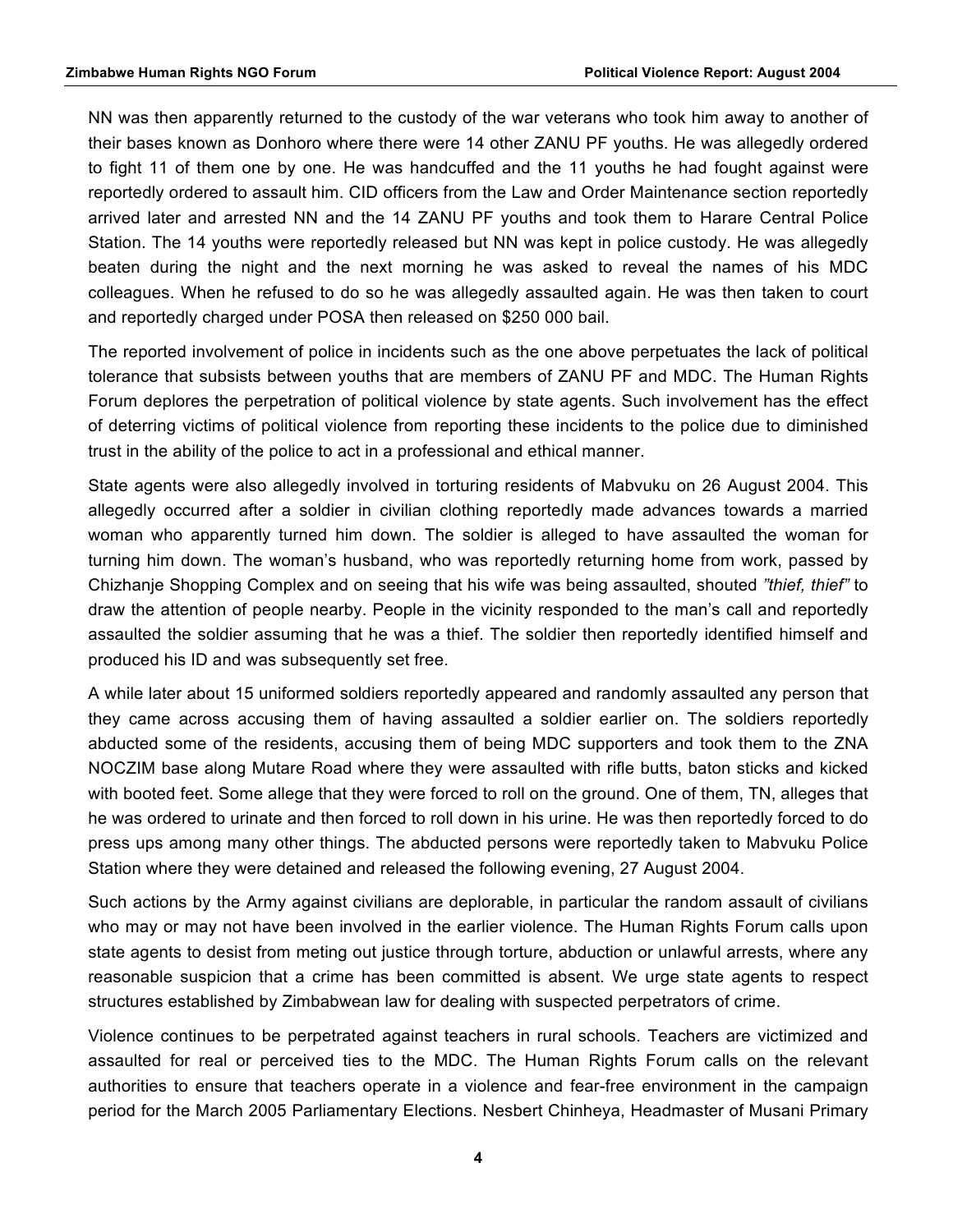School (Chipinge North constituency – Manicaland Province), was reportedly attacked by 10 ZANU PF youths for supporting the MDC. Chinheya was reportedly assaulted in the presence of teachers at the school. He was then reportedly ordered by war veterans to write a report to them explaining why he supports the MDC. The attack on the headmaster reportedly followed well-attended meetings in Chipinge and Chimanimani districts addressed by Morgan Tsvangirai. Freeman Chikangaise, a teacher at Gideon Mhlanga Secondary School (Chipinge North constituency – Manicaland Province), was allegedly assaulted by ZANU PF supporters who accused him of sympathizing with the opposition MDC. Chikangaise has reportedly gone into hiding out of fear. Another teacher at Tsungai High School in Gokwe North (Midlands Province) was allegedly assaulted by Garikai Mukundwa, ZANU PF Youth Chairperson, Tapera, ZANU Youth Vice-Chairperson for Gokwe North, and two other ZANU PF youths on allegations that he had celebrated an assault that had been perpetrated earlier on Garikai by fellow ZANU PF youths during an incident of intra-party violence. He was allegedly threatened with more assaults and told not to come and teach in that area again. The incident was reported to Nembudiya Police Station.

The Human Rights Forum urges the Government of Zimbabwe to *"take necessary measures to ensure the scrupulous implementation"<sup>7</sup>* of SADC Principles and Guidelines Governing Democratic Elections. Of particular concern to the Human Rights Forum is the safeguarding of *"human and civil liberties of all citizens including the freedom of movement, assembly, association and expression"* which the Government of Zimbabwe does not appear to be respecting at the present time. While the Human Rights Forum welcomes assurances by the President of Zimbabwe to the effect that Zimbabwean *"security organs will show no mercy towards any aberration that detracts from our peace, stability and tranquillity.,*"<sup>8</sup> these assurances are yet to be translated into action.

<sup>&</sup>lt;sup>7</sup> SADC Principles and Guidelines Governing Democratic Elections: Responsibilities of Member States Holding Elections 7.1 <sup>8</sup> The Herald Saturday, 4 September 2004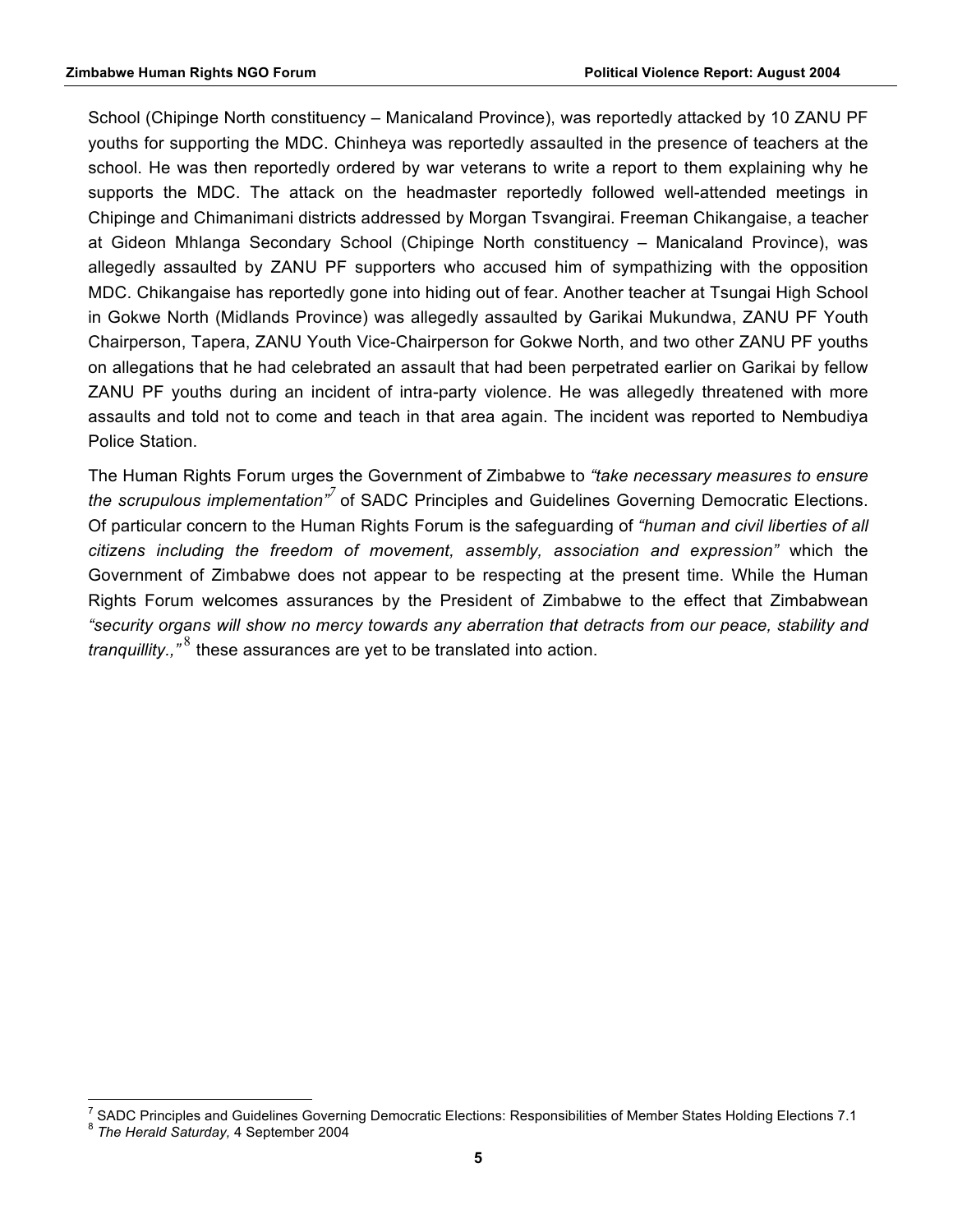# **Totals: 1 August – 31 August 2004**



#### **Cumulative Totals: 1 January 2004 – 31 August 2004**

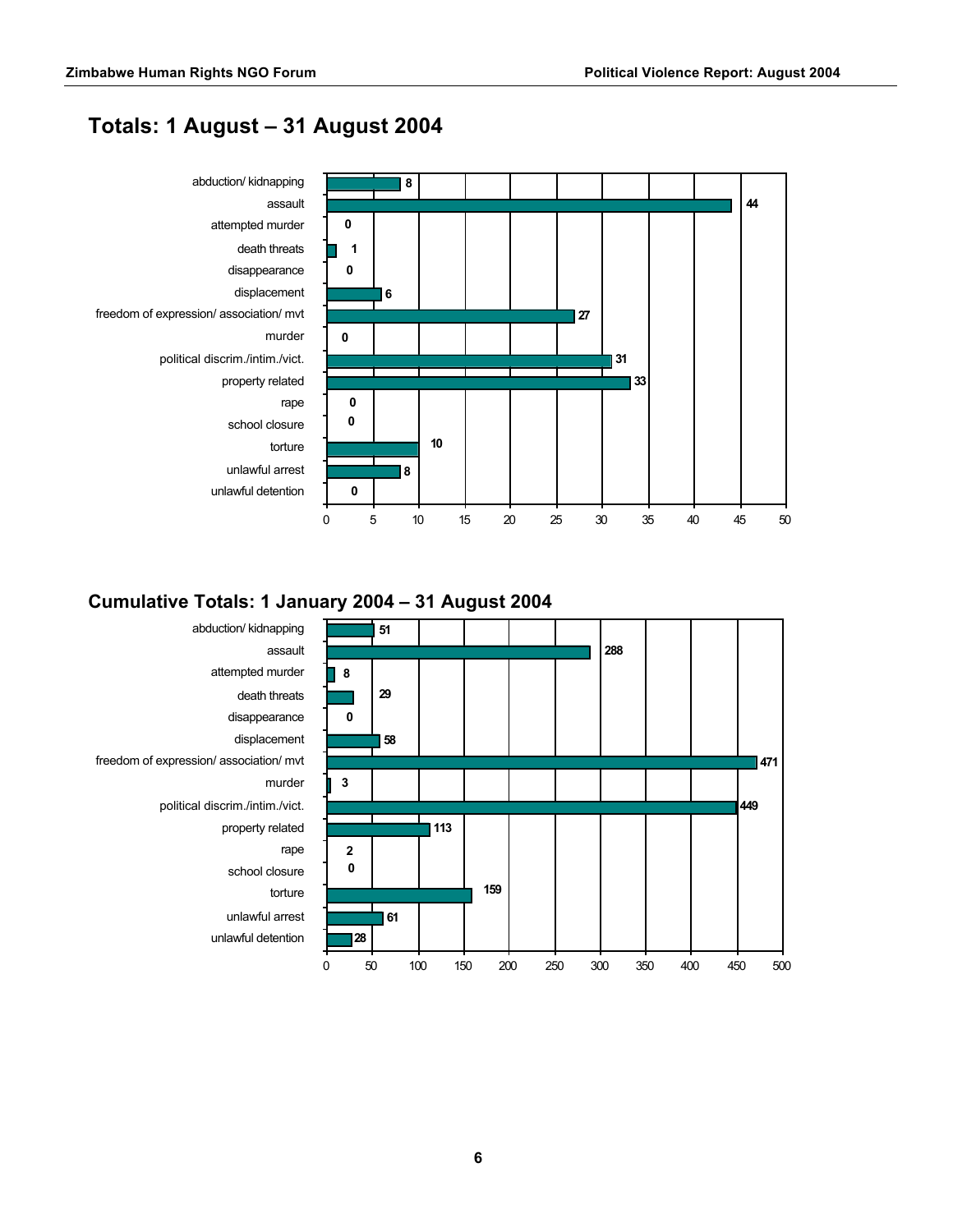|  |  |  | Trends for politically motivated human rights violations: January - August 2004 |
|--|--|--|---------------------------------------------------------------------------------|
|--|--|--|---------------------------------------------------------------------------------|

| <b>Nature of</b><br><b>Violation</b> | January                                                                                                                                                   | <b>February</b>                                                             | <b>March</b>          | <b>April</b> | May                  | June                 | July                | <b>August</b>   |
|--------------------------------------|-----------------------------------------------------------------------------------------------------------------------------------------------------------|-----------------------------------------------------------------------------|-----------------------|--------------|----------------------|----------------------|---------------------|-----------------|
| Assault                              | 34                                                                                                                                                        | 32                                                                          | 109                   | 16           | 29                   | 12                   | 12                  | 44              |
| Abduction/<br>kidnapping             | $\overline{7}$                                                                                                                                            | $\overline{3}$                                                              | 12                    | $\mathbf{1}$ | 13                   | 6                    | $\mathbf{1}$        | 8               |
| Displacement                         | 5                                                                                                                                                         | $\overline{2}$                                                              | 19                    | 6            | 13                   | $\overline{3}$       | $\overline{4}$      | 6               |
| Freedom of                           | 32                                                                                                                                                        | 97                                                                          | 18                    | 48           | 82                   | 140                  | 27                  | 27              |
| Association /                        |                                                                                                                                                           |                                                                             |                       |              |                      |                      |                     |                 |
| Assembly/                            |                                                                                                                                                           |                                                                             |                       |              |                      |                      |                     |                 |
| Expression<br>Murder                 | $\mathbf{1}$                                                                                                                                              | 1                                                                           | $\mathbf{1}$          | $\mathbf 0$  | $\mathbf 0$          | $\mathbf 0$          | $\mathbf 0$         | $\mathbf 0$     |
| Political                            | 24                                                                                                                                                        | 100                                                                         | 141                   | 68           | 35                   | $\overline{21}$      | 29                  | $\overline{31}$ |
| discrimination/                      |                                                                                                                                                           |                                                                             |                       |              |                      |                      |                     |                 |
| victimisation                        |                                                                                                                                                           |                                                                             |                       |              |                      |                      |                     |                 |
| Property -                           | 10                                                                                                                                                        | 12                                                                          | 35                    | 5            | 11                   | $\overline{4}$       | 3                   | 33              |
| related                              |                                                                                                                                                           |                                                                             |                       |              |                      |                      |                     |                 |
| violations                           |                                                                                                                                                           |                                                                             |                       |              |                      |                      |                     |                 |
| Torture<br>Unlawful                  | $\overline{2}$<br>$\overline{2}$                                                                                                                          | 74<br>$\overline{7}$                                                        | 23<br>$\overline{16}$ | 16<br>17     | 18<br>$6\phantom{1}$ | 15<br>$\overline{3}$ | 1<br>$\overline{2}$ | 10<br>8         |
| Arrest                               |                                                                                                                                                           |                                                                             |                       |              |                      |                      |                     |                 |
|                                      | <b>Main Events</b>                                                                                                                                        |                                                                             |                       |              |                      |                      |                     |                 |
|                                      |                                                                                                                                                           |                                                                             |                       |              |                      |                      |                     |                 |
| January                              |                                                                                                                                                           | ZANU PF and MDC inter-party violence: pre Gutu North constituency (Masvingo |                       |              |                      |                      |                     |                 |
|                                      |                                                                                                                                                           | Province) by-election.                                                      |                       |              |                      |                      |                     |                 |
|                                      | Violence in Shamva constituency (Mashonaland Central Province), one person                                                                                |                                                                             |                       |              |                      |                      |                     |                 |
|                                      | killed, Alexander Chigega (MDC).<br>NCA demonstration to call for a new constitution in Harare Central constituency                                       |                                                                             |                       |              |                      |                      |                     |                 |
| <b>February</b>                      | $\overline{\phantom{a}}$                                                                                                                                  |                                                                             |                       |              |                      |                      |                     |                 |
|                                      | (Harare Province) reportedly disrupted by ZRP.<br>Violence on Charleswood Estate, Chimanimani (Manicaland Province) belonging<br>$\overline{\phantom{a}}$ |                                                                             |                       |              |                      |                      |                     |                 |
|                                      | to MDC MP for Chimanimani, Roy Bennet. One person killed, Shemi Chimbarara                                                                                |                                                                             |                       |              |                      |                      |                     |                 |
|                                      | (farm worker).                                                                                                                                            |                                                                             |                       |              |                      |                      |                     |                 |
| <b>March</b>                         | Inter-party violence: Zengeza constituency by-election (Harare Province), majority                                                                        |                                                                             |                       |              |                      |                      |                     |                 |
|                                      | of victims reportedly MDC supporters/members. One person killed, Francis                                                                                  |                                                                             |                       |              |                      |                      |                     |                 |
|                                      | Chinozvina (MDC).                                                                                                                                         |                                                                             |                       |              |                      |                      |                     |                 |
| <b>April</b>                         | Post Zengeza by-election retribution. Main targets reportedly MDC members.                                                                                |                                                                             |                       |              |                      |                      |                     |                 |
|                                      | Inter-party violence in Mabvuku constituency (Harare Province).                                                                                           |                                                                             |                       |              |                      |                      |                     |                 |
|                                      | MDC intra-party violence in St Mary's constituency (Harare Province).<br>۰                                                                                |                                                                             |                       |              |                      |                      |                     |                 |
| May                                  | ZANU PF and MDC inter-party violence: Violence against MDC members in<br>$\overline{\phantom{0}}$                                                         |                                                                             |                       |              |                      |                      |                     |                 |
|                                      | Mbare East constituency (Harare Province) reportedly perpetrated by members of                                                                            |                                                                             |                       |              |                      |                      |                     |                 |
|                                      | Chipangano.<br>ZANU PF and MDC inter-party violence: Alleged retribution against those that                                                               |                                                                             |                       |              |                      |                      |                     |                 |
|                                      | ٠<br>attended MDC rally in Chendambuya, Makoni North constituency (Manicaland                                                                             |                                                                             |                       |              |                      |                      |                     |                 |
|                                      | Province).                                                                                                                                                |                                                                             |                       |              |                      |                      |                     |                 |
|                                      |                                                                                                                                                           | ZRP reportedly disrupts WOZA meeting on 16 June 2004 in Mpopoma             |                       |              |                      |                      |                     |                 |
| June                                 |                                                                                                                                                           | constituency (Bulawayo Province).                                           |                       |              |                      |                      |                     |                 |
|                                      | ZRP reportedly stops WOZA demonstration in commemoration of World Refugee                                                                                 |                                                                             |                       |              |                      |                      |                     |                 |
|                                      |                                                                                                                                                           | Day on 19 June 2004 in Mpopoma constituency (Bulawayo Province).            |                       |              |                      |                      |                     |                 |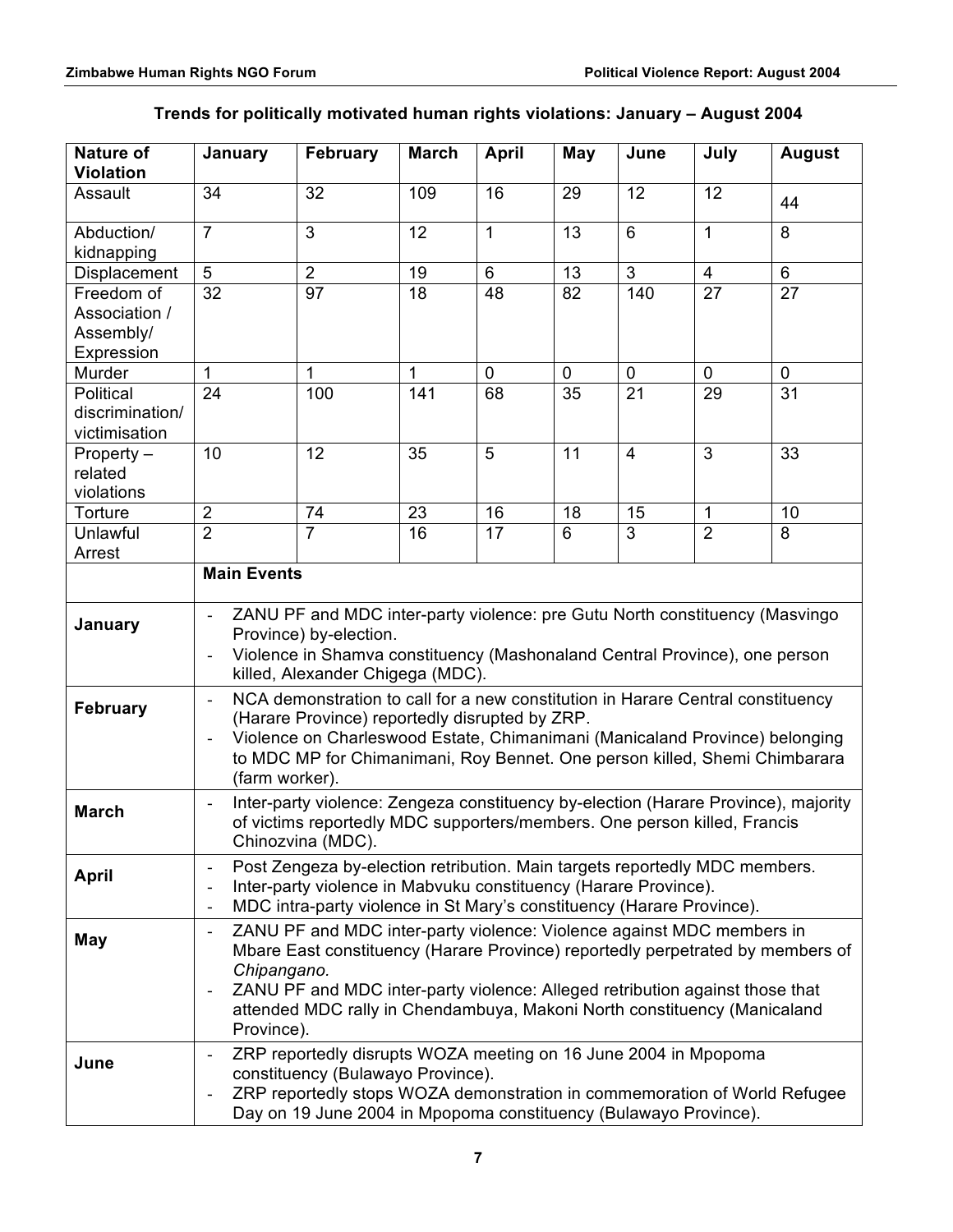| July          | Inter-party violence: ZANU PF youths reportedly attack MDC Provincial Assembly<br>-<br>Meeting in Mvurwi, Mazowe West (Mashonaland Central Province).                                                                                     |
|---------------|-------------------------------------------------------------------------------------------------------------------------------------------------------------------------------------------------------------------------------------------|
| <b>August</b> | ZANU PF intra-party violence in Makoni North (Manicaland Province).<br>ZNA reportedly torture civilians in Mabvuku, (Harare Province).<br>$\overline{\phantom{0}}$<br>ZANU PF and MDC inter-party violence in Hatfield (Harare Province). |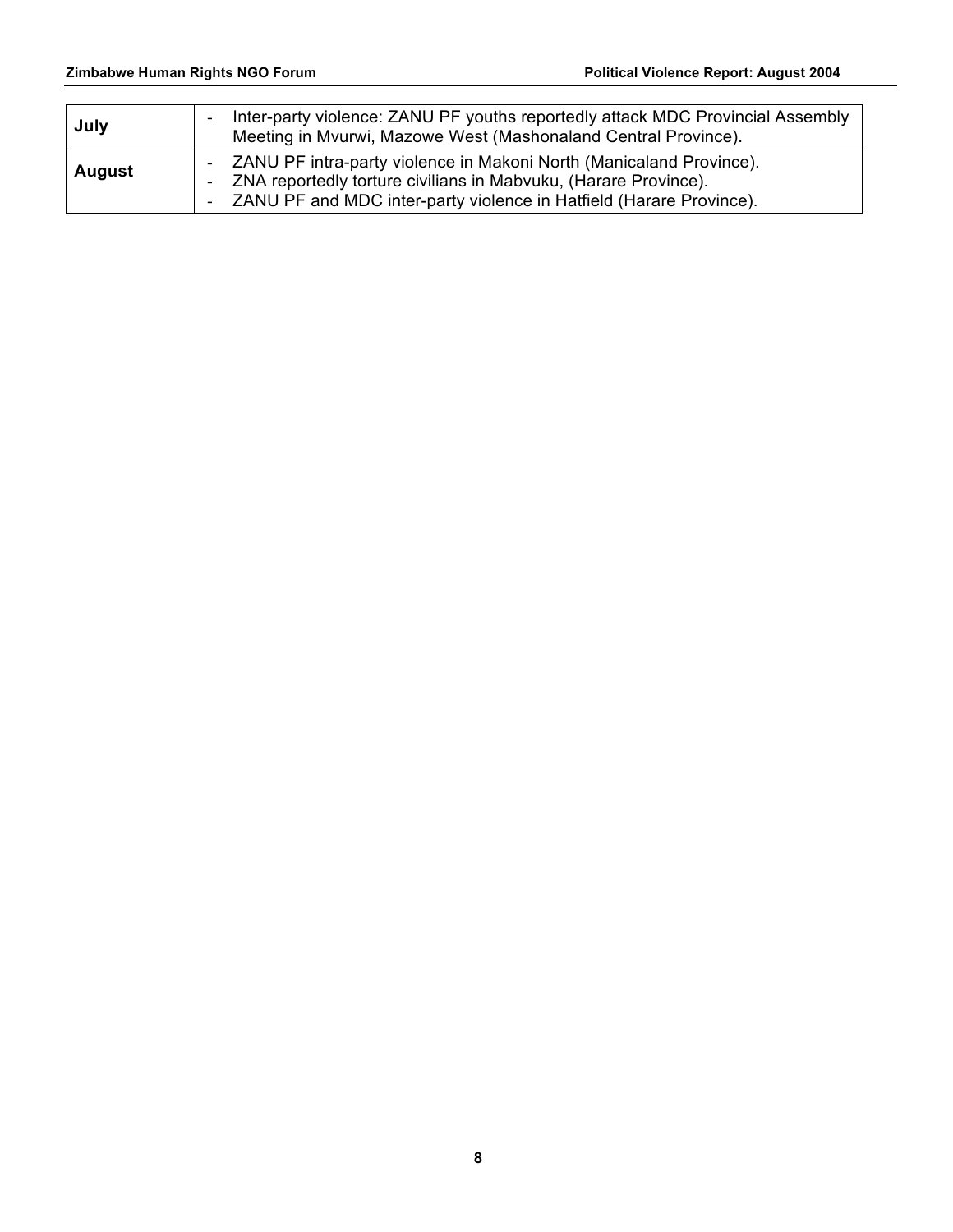**Sources:** The information contained in this report is derived from statements made to the Public Interest Unit of the Zimbabwe Human Rights Forum, statements taken by the member organisations of the Zimbabwe Human Rights NGO Forum*. (See last page for list of member organisations),* newspaper reports, **Justice for Agriculture (JAG), Combined Harare Residents Association (CHRA), National Constitutional Assembly (NCA), Solidarity Peace Trust (SPT), Women of Zimbabwe Arise (WOZA), Zimbabwe Community Development Trust (ZCDT), Zimbabwe Congress of Trade Unions (ZCTU) and Zimbabwe Election Support Network (ZESN).**

#### **Notes to the tables:**

#### **Torture:**

• All cases of torture fall under the definition of torture according to the general definition given in the United Nations Convention against Torture and Other Forms of Cruel, Inhuman and Degrading Treatment and Punishment.

- The four elements of torture are:
	- 1 **Severe** pain and suffering, whether physical or mental
	- 2 **Intentionally** inflicted
	- 3 With a **purpose**
	- 4 By a state official or another individual acting with the **acquiescence of the State**.
- Those individuals referred to in point # 4 include the ZRP, ZNA, ZPS and the ZNLWVA (as a reserve force of the ZNA) and by any other grouping when directly sanctioned by the state.

#### **Unlawful arrest and detention:**

Arrest by the Zimbabwe Republic Police (ZRP) with no reasonable suspicion that an offence has been committed. Detention thereafter for a period exceeding 48 hours without access to redress through the courts or subsequent release without charge.

#### **Abduction/kidnapping:**

A kidnapping by a member(s) of an organised group that is not the ZRP, political party, ZNLWVA, ZNA, MDC, Zanu PF etc

#### **Disappearance:**

Kidnapped persons whose whereabouts remained unknown at the time of reporting. Their whereabouts have still to be ascertained through follow up reports or further investigation.

#### **Property related**

These are incidents in which property rights have been violated. This includes arson, property damage and destruction and theft.

#### **Key Abbreviations**

| AIPPA – Access to Information and Protection of | UMP - Uzumba Maramba Pfungwe                        |  |  |  |
|-------------------------------------------------|-----------------------------------------------------|--|--|--|
| Privacy Act                                     | Zanu PF - Zimbabwe African National Union Patriotic |  |  |  |
| CIO - Central Intelligence Organisation         | Front                                               |  |  |  |
| MDC – Movement for Democratic Change            | ZCTU – Zimbabwe Congress of Trade Unions            |  |  |  |
| MP – Member of Parliament                       | ZNA - Zimbabwe National Army                        |  |  |  |
| NAGG - National Alliance for Good Governance    | ZNLWVA – Zimbabwe National Liberation War Veterans  |  |  |  |
| NCA - National Constitutional Assembly          | Association                                         |  |  |  |
| OVT – Organised Violence and Torture            | ZPS - Zimbabwe Prison Service                       |  |  |  |
| POSA - Public Order and Security Act            | ZRP - Zimbabwe Republic Police                      |  |  |  |
| PTUZ - Progressive Teachers Union of Zimbabwe   | ZIMTA – Zimbabwe Teachers Association               |  |  |  |
|                                                 | ZUPCO – Zimbabwe United Passenger Company           |  |  |  |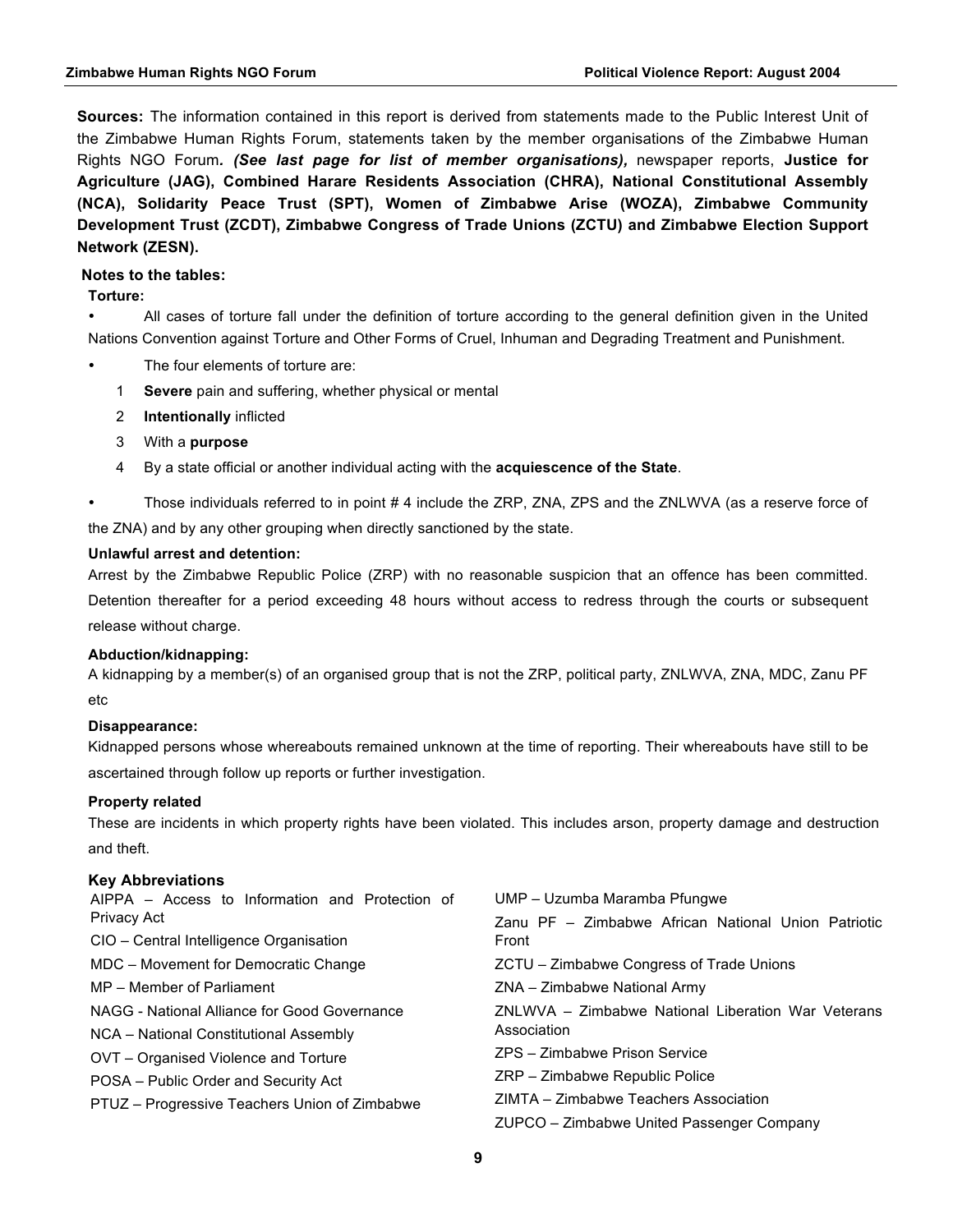#### **Cases of Political Violence**

*Note: The identities of victims whose names have not been published in the press and are not public officials are protected by the use of initials. This is done in order to protect the victim from further violence, intimidation and possible recriminatory attacks.*

*The purpose of this report is to record the nature of the politically motivated violence and intimidation that continues to prevail in the country. The Monthly Political Violence Reports are primarily based on victims' accounts, accompanied by medical evidence where possible, obtained from member organisations of the Human Rights Forum and other partner organisations. Use is also made of press reports on politically motivated violence. The Monthly Political Violence Report cannot therefore be considered as the exhaustive record of all incidents of politically-motivated violence in Zimbabwe in the period under review. Nevertheless, every incident reported to the Human Rights Forum directly or through its members is meticulously documented and included in the reports.*

*The situation prevailing in the country is such that it has not been possible to verify all of these accounts. The Human Rights Forum has done what it can to verify the reports, and is satisfied that the vast majority of them are substantially true. It is also not possible to rule out whether a victim's account is exaggerated or contains inaccuracies.*

*All reports derived from the press are denoted with the symbol ∑.* 

# **BULAWAYO**

#### *Pumula-Luveve*

*24 August 2004*

• PN and his two friends were reportedly walking from Pumula North to Magwegwe at around 21:00 hours when they met 8 men from the Neighbourhood Watch Committee in the area. The trio were allegedly ordered to stop by the 8 men, however PN's friends kept on walking while he stopped. The other two ran away leaving PN behind with the men from the Neighbourhood Watch Committee. The men allegedly took him to the ZESA Substation in Pumula North where they showed him inscriptions on the walls that read *"MDC"* and *"Mugabe must go".* PN was accused of having written the inscriptions with his friends. He was handcuffed and ordered to lie down on his stomach and a stick was pushed between his hands and legs. He was reportedly interrogated about his friends, where they were coming from and what they had in their bags but he denied any knowledge of what their bags contained. PN informed the men that he was coming from his aunt's home. The men accompanied PN to his aunt's home, however, upon arrival, the Neighbourhood Watch Committee men refused to enter the premises. Instead they then took PN to Pumula Police Station where they were reportedly joined by plain-clothes police officers in beating him with baton sticks in the investigation room.

PN claims that they verbally abused him during the beating, asked him why he was not crying and told him that they were going to teach him a lesson. One of the men reportedly stood on PN's legs during the beating. PN claims that he started bleeding from wounds caused by the handcuffs. He was then led to the charge office. He is unsure whether he slept or passed out but when he awoke he asked the police officers to call an ambulance to take him to hospital. The police officers allegedly refused to do so and questioned him about whom he would say had beaten him when the hospital authorities enquired about this. The police officers also allegedly informed him that they were protected by the fact that they are allowed by law to use minimum force during arrests. PN was later told to pay a \$25 000 fine for having been found with wet paint on his hands. He asserts that this was a result of his having been forced to touch wet paint at the ZESA Substation. PN had no money on him and was told to go home and get the fine at around 06:00 hours. He went to his aunt's house and never went back to the police station and he is afraid that they may still be looking for him.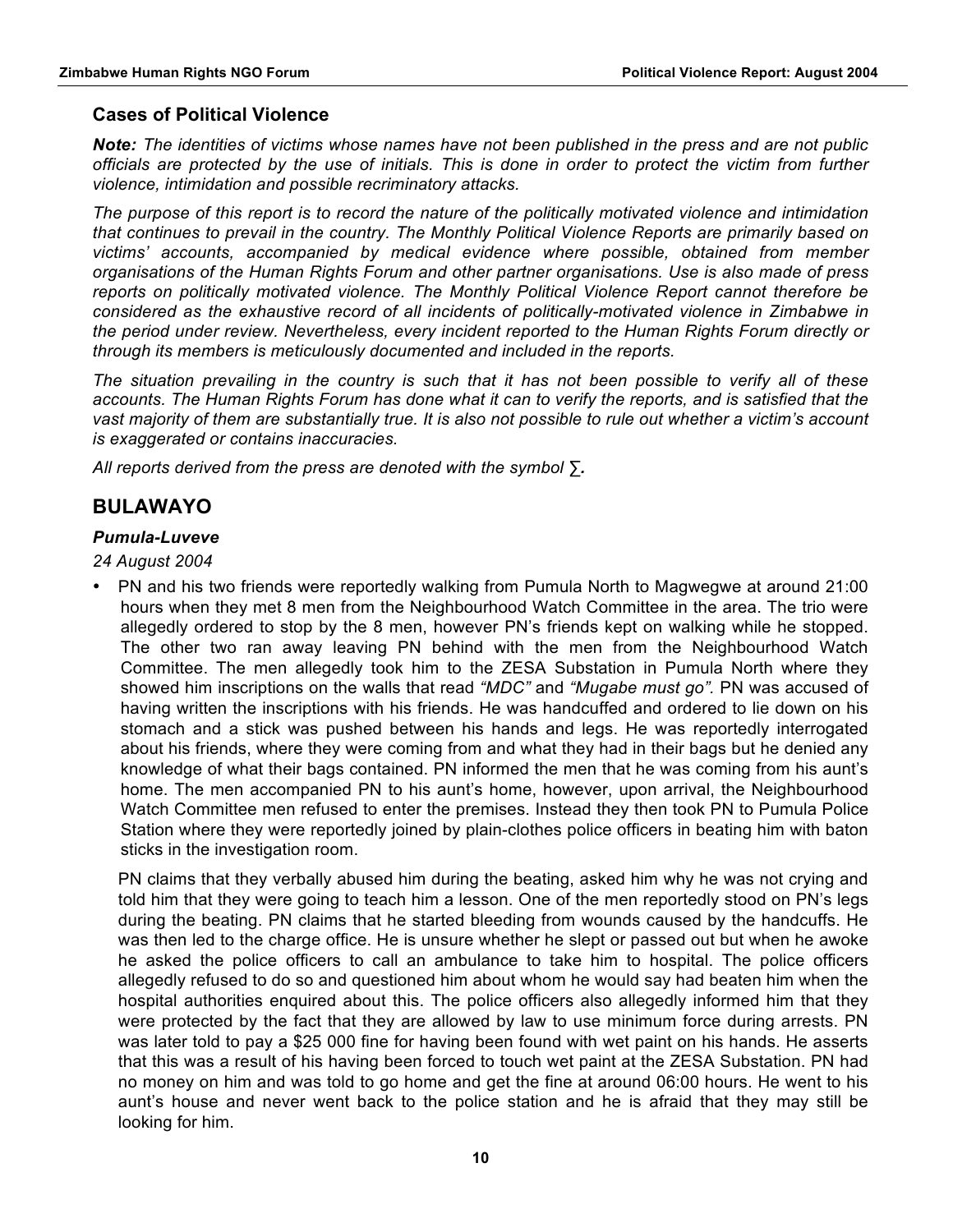## **HARARE**

#### *Harare Central*

#### *17 August 2004*

• KA, a member of the Gays and Lesbians of Zimbabwe (GALZ) and another member of GALZ reportedly took the afternoon off work on 17 August 2004. They gave a lift to a female colleague who was going to CONNECT in Baines Avenue to drop off a research paper. As they drove past State House they stopped on the left hand side to allow their colleague to get out of the car. A uniformed policeman came and asked them why they had stopped there. KA apologized for having mistakenly stopped in such a sensitive area. The trio was asked for their names and addresses and where they worked. KA was then reportedly ordered to drive round the corner, without the others, where he was to see a traffic police officer. He drove to the  $7<sup>th</sup>$  Street gate of State House where he was met by a man in a black suit and white shirt, who reportedly said, *"You have come to see us at last".* The man reportedly searched the car but found nothing of interest. KA was ordered through the gate where he saw his colleague whose dress was now covered in dirt. She had allegedly been hit in the stomach and was crying. KA was reportedly told to leave his jacket, which contained \$200 000 mostly in \$20 00 notes, his passport, chequebook and a bunch of keys in the car. He was directed to stand against the wall and told to remove his glasses. He alleges that he was verbally abused about his sexuality and then kicked with the flat side of the officer's shoe on the right side of his head. He was asked why he was at State House and related what had happened but the officer reportedly refused to believe his story and kicked him at least twice more. KA was later taken outside, given his glasses and reportedly fined \$25 000 by a traffic police officer outside State House for *"stopping where a 'no stopping' sign is erected".*

KA was then taken back inside the grounds of State House where he was reportedly directed to sit on a rubbish heap behind another wall where his other male colleague was already sitting, visibly shaken. His colleague had reportedly been beaten on the arm with the end of an exhaust pipe, kicked all over the body and then made to stand in a dustbin in remains of sadza. The two men were both reportedly subjected to further verbal and physical abuse pertaining to their sexuality. After some time another man came and allegedly slapped KA on the left side of his head with an open palm resulting in his glasses falling to the ground and the frame being damaged. The two were then reportedly interrogated about an NCA magazine that had been found in their car.

All three members of GALZ were then driven to Harare Central Police Station. On arrival at the Harare Central Police Station they were reportedly taken to the front desk and ordered to sit on the floor. KA's jacket had reportedly been emptied of all its contents including his money, passport and chequebook. His pocket diary, which contained his credit cards, had been taken and he overheard that they would be photocopied along with the NCA agenda. After having been at Harare Central Police Station for some time, they were allegedly taken to room 23 of the Police Internal Security and Intelligence (PISI) unit. They were told to sit on the floor and were reportedly interrogated about what had happened but they were informed that their story was not believable. KA enquired what they would be charged with and he was reportedly told it was something to do with stopping illegally. They were later placed in cells upstairs adjacent to the reception and were told to wait there. They spent the night in the cells, which were overcrowded and had unhealthy sanitary conditions. The next morning they were reportedly interrogated separately. Towards evening they were allowed to see their lawyers. The trio were made to spend a second night in police custody. The next morning they were interrogated again about the NCA and then taken to their homes in an open truck where searches were conducted. They were then returned to Harare Central Police Station. They were released on that day and were informed that investigations would continue. KA's money was reportedly missing when his belongings were returned to him.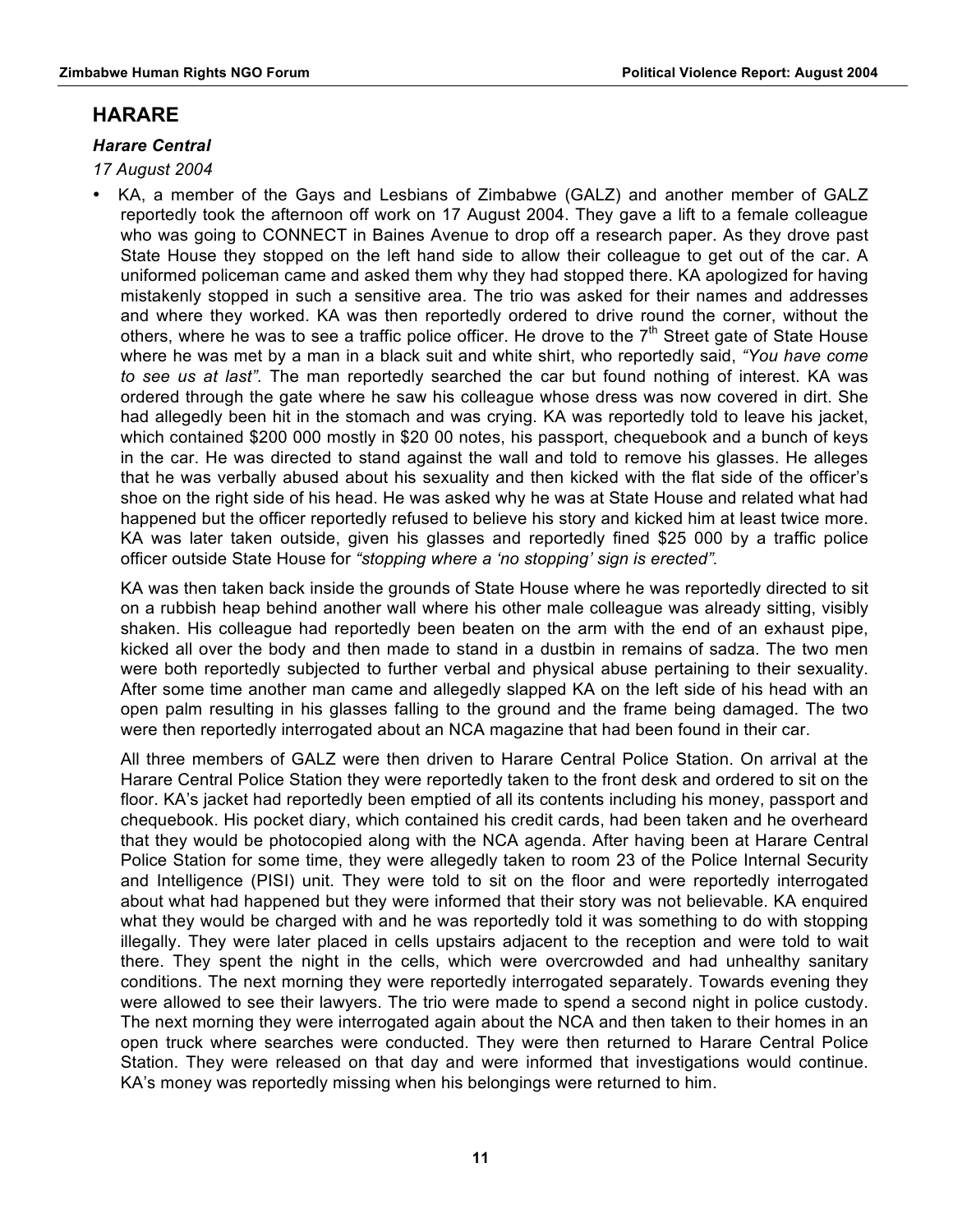#### *Hatfield*

*1 August 2004*

• Four youths are reported to have assaulted GN at his home before he was due to attend an NCA workshop. They were looking for him and asked him to identify himself. GN admitted that he was indeed the person that they were looking for. GN was allegedly beaten by one of the youths who accused him of being *'one of the NCA leaders'.* He reportedly sustained deep cuts on the head and elbow during the assault.

#### *8 August 2004*

• WK claims he was assaulted for holding an MDC meeting at his house by 5 youths that he suspects are members of ZANU PF. The meeting started at 15:00 hours and ended at 16:30 hours. The 5 youths reportedly arrived at his house at around 17:00 hours in a white Peugeot truck. They asked to see him and accused him of holding MDC meetings in his house then assaulted him with sticks causing him to fall to the ground. The youths then kicked him all over the body with booted feet while he lay on the ground until he lost consciousness. He was unconscious for about 15 minutes and when he later came to the youths had left.

#### *14 August 2004*

• MM, an MDC member, and his colleagues were distributing MDC flyers in Epworth at around 13:20 hours when a group of ZANU PF youths allegedly abducted one of MM's colleagues. MM and his colleagues reportedly went to the place where their colleague had been taken to negotiate for his release. However, when the negotiations failed, fighting reportedly ensued between youths from the two parties. MM was reportedly injured during the ensuing clash between ZANU PF and MDC youths.

#### *15 August 2004*

• Following his involvement in a clash with ZANU PF youths the previous day, MM claims that police officers came to his home, handcuffed him then forced him into a police truck. He was allegedly taken around Epworth and ordered to indicate the addresses of other MDC activists in the area. These MDC activists were then reportedly arrested and they were all taken to Harare Central Police Station where they were detained until 18 August 2004. MM was then allegedly charged with public violence and released on bail.

#### *16 August 2004*

- AN, an MDC member, and his colleagues were reportedly distributing MDC flyers door-to-door in Epworth. ZANU PF supporters allegedly kidnapped one of their members. AN and his other colleagues then went to the base and rescued their colleague. In the process, two of AN's colleagues were reportedly caught and taken to a war veterans base in the area where they were badly assaulted. The police were later notified and they picked up the two MDC members from the war veterans base. The two were asked to name all the other members who were distributing the flyers. AN claims that ZANU PF, ZRP, CIO, CID and soldiers now want him after the two MDC members that were arrested gave his name to them.
- AN claims that on 16 August 2004 he and other MDC youths were distributing campaign material in Komboni Yatsva area in Epworth when they clashed with ZANU PF supporters. AN claims that immediately thereafter, ZANU PF supporters started implicating anyone known to be an MDC supporter in the violence that had taken place. They allegedly went to his house and issued him with death threats. AN alleges that in the evening, army trucks carrying police officers and soldiers came to his house. He subsequently ran away and is living in fear since he alleges that CIOs are also looking for him.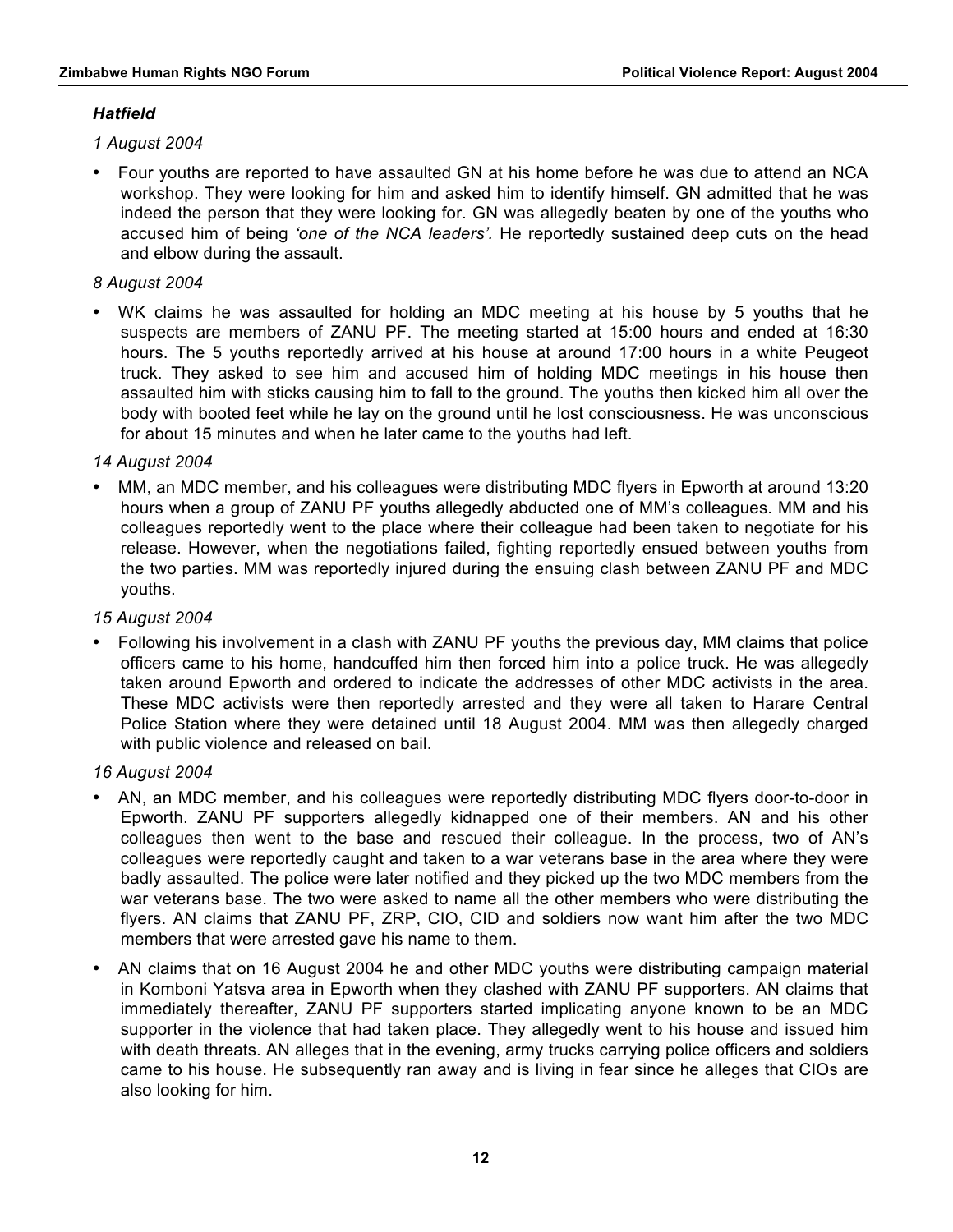• NN, an MDC member, claims that he was attacked by a mob of ZANU PF youths at around 14:00 hours while he was distributing flyers in Komboni Yatsva, Epworth with 24 other MDC members. NN purports that ZANU PF youths followed them and then abducted one of his fellow MDC members and started assaulting him severely. NN, a leader of the group, claims that he tried to negotiate with the ZANU PF youths for the release of his colleague. The negotiations however fell through with the ZANU PF youths accusing the MDC youths of distributing flyers in an area clearly designated for ZANU PF. It is reported that the two groups subsequently started fighting each other. NN alleges that he was caught by some war veterans during the fight and was beaten with baton sticks and sjamboks for more than 30 minutes. He further alleges that he was abducted and taken to their base where the assault continued. He claims the police arrived at the base and joined the war veterans in the beating him with baton sticks all over his body.

NN reportedly lost consciousness for about an hour and was taken to Domboramwari Police Station when he came to. He claims some war veterans followed him to the police station and watched while the police further assaulted him. The war veterans then allegedly took the victim out of police custody to another base that they operate called Dhonoro. At Dhonoro there were 14 ZANU PF youths. NN was allegedly ordered to fight 11 of the youths, one after the other. He claims that he complied. Immediately thereafter, he was reportedly ordered to reveal the people responsible for training MDC youths. The war veterans reportedly handcuffed him and ordered the 11 ZANU PF youths to assault him. NN alleges that some CID officers and officers from the Law and Order Maintenance Section then arrived and took him and the 11 ZANU PF youths away in a police truck to Harare Central Police Station. The 11 ZANU PF youths were reportedly later released while NN was kept in the cells. He purports that he was further beaten during the night. On the next day he was allegedly assaulted and then ordered to supply the police with names and addresses of his MDC colleagues. He was allegedly subjected to further assaults when he refused to give them the details they sought. He was reportedly charged under POSA on 18 August 2004 and granted \$250 000 bail.

• TN, MC, PM and FM were allegedly involved in a dispute between ZANU PF supporters and MDC supporters while they were distributing MDC campaign material in Komboni Yatsva, Epworth on 16 August 2004. Two of their colleagues were allegedly arrested and asked to name the other persons that had been distributing flyers, which they did. The four are now afraid because the ZRP, ZANU PF supporters and the ZNA are reportedly looking for them.

#### *19 August 2004*

• MM is the MDC Vice-Chairperson in Epworth. He claims that 3 ZANU PF activists at the ZANU PF offices in Domboramwari, Epworth, assaulted him. The ZANU PF activists reportedly saw him passing by ZANU PF offices in Epworth and dragged MM into the offices, accusing him of causing commotion in Epworth by sending MDC youths to distribute flyers. One of the assailants reportedly struck MM hard in the face with an open hand causing him to fall to the ground. The assailant reportedly kicked MM in the lower abdomen, thighs and buttocks with booted feet. An elderly ZANU PF supporter reportedly later intervened and asked the youths to stop assaulting MM.

#### *Highfield*

#### *22 August 2004*

• TG, an MDC member, and his colleagues were assessing the situation in their constituency following allegations that some of their members were under threat from ZANU PF activists when a group of about 30 ZANU PF youths allegedly approached them. TG claims that he tried to run away from the youths and in the process he tripped, fell and hurt his leg. TG was reportedly caught by the youths and assaulted on the head and in the abdomen. He was allegedly beaten with fists and whips and kicked with booted feet all over the body. The beating reportedly ended when the police arrived and both the ZANU PF and the MDC youths disappeared in fear of being arrested.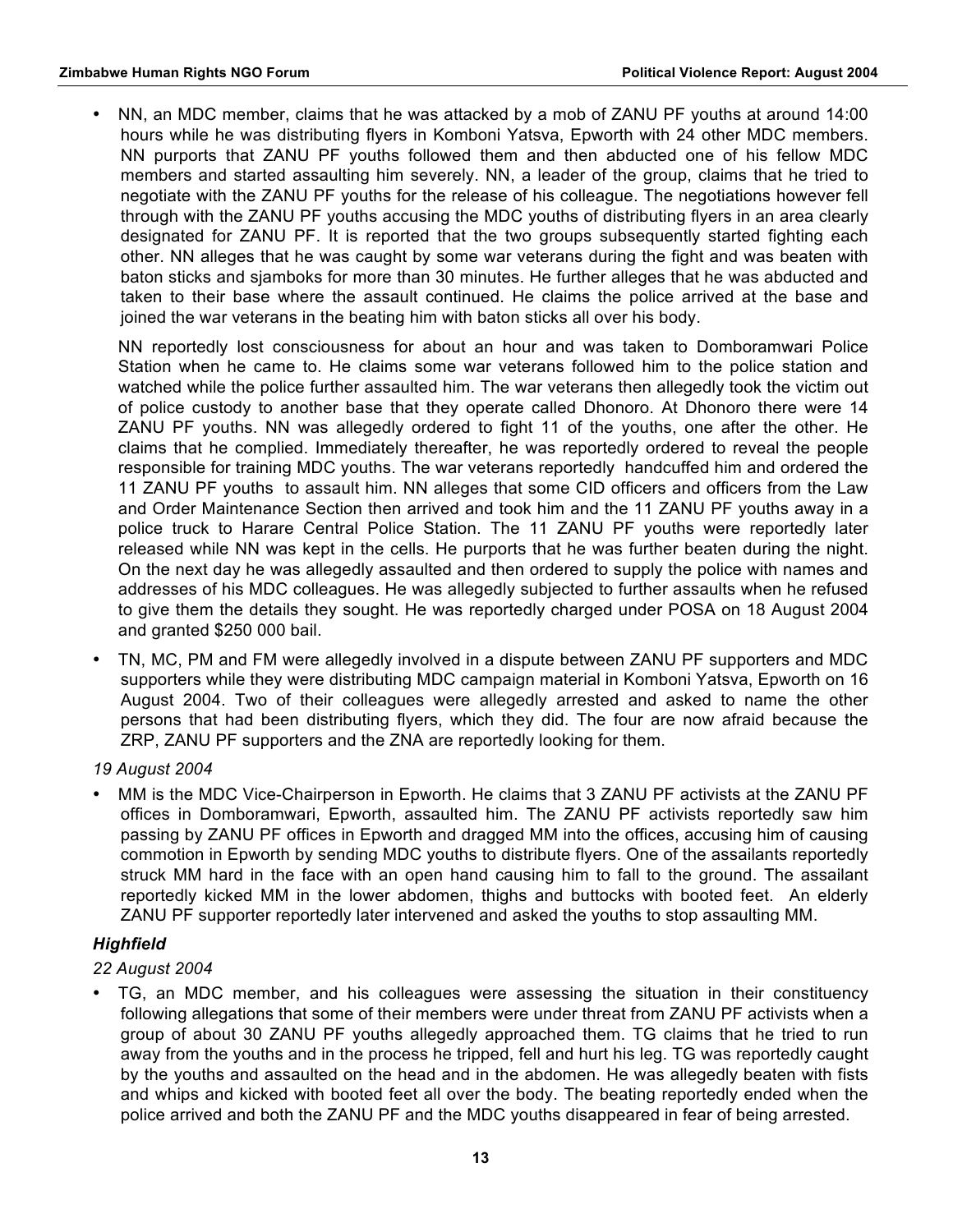#### *Mabvuku*

*26 August 2004*

- PM claims that on the day of the incident about 5 soldiers in civilian were drinking beer at Chizhanje Shopping Complex. One of the soldiers reportedly made advances towards a married woman who reportedly turned him down. The soldier is alleged to have assaulted the woman for turning him down. The woman's husband, who was reportedly returning home from work, passed by Chizhanje Shopping Complex and on seeing that his wife was being assaulted, shouted *"thief, thief"* to draw the attention of people nearby. People in the vicinity responded to the man's call and reportedly started assaulting the soldier assuming that he was a thief. The soldier then reportedly identified himself and produced his ID and was subsequently set free. A while later about 15 uniformed soldiers appeared and randomly assaulted any person that they came across accusing them of assaulting a soldier. PM and some other youths were allegedly taken to the ZNA NOCZIM base along Mutare Road where PM was assaulted with rifle butts, baton sticks and kicked with booted feet. PM was also allegedly ordered to crawl whilst being beaten. It is alleged that the soldiers wanted to take the youths to Cranborne Barracks for further beatings but they had no fuel for transport. PM claims that at around 04:00 hours they were taken to Mabvuku Police Station where they were detained only to be released on Friday evening.
- TN, an MDC activist, claims that around 20:00 hours approximately 27 soldiers came to his house searching for MDC regalia. They reportedly found some MDC flyers and consequently assaulted him with rifle butts. TN claims that he was slapped twice on the face and accused of having been part of the crowd that had beaten a soldier in Mabvuku who had been caught committing adultery. TN was reportedly taken to Chizhanje Bar where about 100 people, who had been rounded up randomly, were being beaten with rifle butts and sticks by soldiers. He claims that the 100 included both women and men.From this group 12 MDC activists were reportedly singled out and taken to the ZNA NOCZIM base. An unnamed police officer allegedly witnessed these events but did not intervene.

When they got to the base, TN claims he was forced to crawl on his stomach. He was later reportedly forced to urinate on the ground and then made to roll in the urine. He claims that he was forced to address the MDC supporters at the base. He was then purportedly forced to lie down on his stomach as the soldiers walked over him using his head as a stepping-stone. TN and the others were reportedly forced to do press-ups and those who could not do so because of injuries sustained during the assault they had been subjected to, were further assaulted. The soldiers also allegedly threatened to set dogs on them if they did not comply with the orders they were being given. TN was allegedly also issued with death threats. He claims that he was later taken to the guardroom to be questioned about Cain Nkala's<sup>9</sup> death since they had found him in possession of a paper produced by the Media Monitoring Project of Zimbabwe (MMPZ) relating to media reportage of the death of Cain Nkala. The soldiers allegedly started pulling out TN's dreadlocks. One of the soldiers reportedly phoned Military Police in Cranborne and requested a vehicle to take TN and the other victims to Cranborne Barracks but was reportedly informed that the soldiers had no fuel. TN claims that around 04:00 hours, the Member-in-Charge for Mabvuku Police Station phoned the soldiers enquiring about the kidnapped victims. TN and the other victims were then taken to Mabvuku Police Station where they were taken into custody. Twenty-nine soldiers reportedly arrived at Mabvuku Police Station at around 08:00 hours demanding to take TN and the others back into their custody but the Member-in-Charge turned down the request. The victims

<sup>-&</sup>lt;br>9 Cain Nkala, a Bulawayo ZNLWVA leader was abducted from his home in Magwegwe West on 5 November 2001 by a group of men armed with AK-47 rifles. His body was found on 13 November 2001 buried in a shallow grave just outside Bulawayo. He had reportedly been strangled to death. A number of MDC members were arrested and charged with his murder. They were later acquitted on 5 August 2004. The MMPZ analysed media coverage of the death of Cain Nkala in its book *"Media Under Siege: report on media coverage of the 2002 Presidential and Mayoral Elections in Zimbabwe.*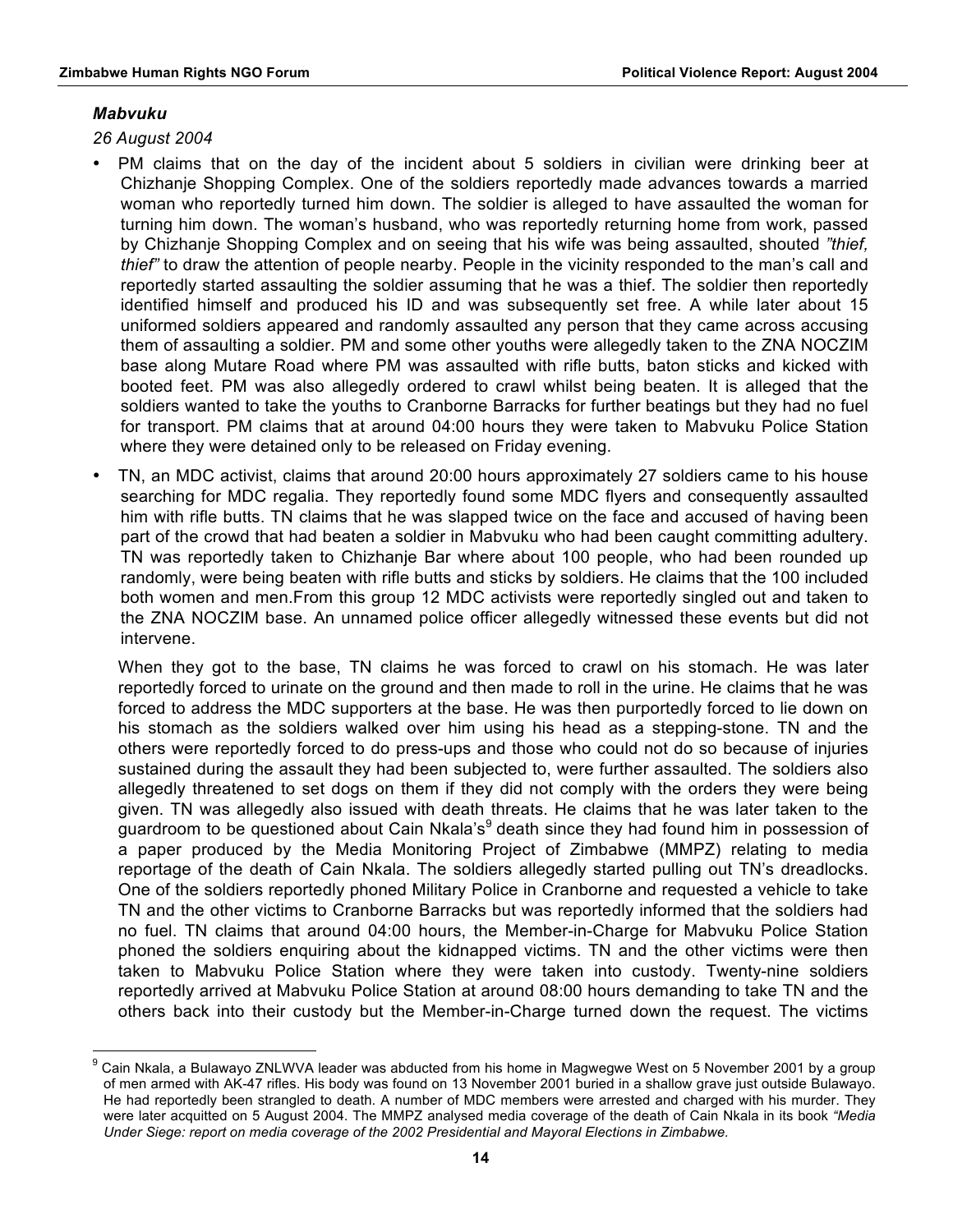were later released at around 17:00 hours that same day after a lawyer had intervened on their behalf. The police allegedly refused to give the victims police clearance for treatment at the hospital.

- AS claims that he was escorting his brother to his house around 20:00 hours. The two men reportedly met a group of uniformed soldiers who stopped them and asked them where they were coming from. AS claims that the soldiers pushed him and slapped him on the face with open palms. He was allegedly taken to a car park were there was a group of people who had also been rounded up by the soldiers. At the car park he was reportedly beaten with a baton stick and kicked on the buttocks with booted feet while being forced to do press-ups. AS was among the people who were then selected to go to Mabvuku Police Station while the rest of the crowd was sent home. He was allegedly detained for one night and then released later the following day.
- JH claims that on 26 August 2004 he attended the funeral of a person who was in the same burial club as him. While at the funeral he was asked to go and buy beer for the people gathered at the funeral. JH went into Chizhanje Bar to purchase some beers and while he was in the bar a soldier allegedly commanded all persons in the bar to lie down on the ground. One of the patrons was reportedly asked whether he knew anyone in the bar. The patron pointed at JH alleging that he knew him. JH claims that he was then assaulted with fists and baton sticks and kicked with booted feet, whilst the other soldiers were pointing guns at him. The beatings lasted for about 15 minutes. It is further reported that the soldiers then selected about 11 other patrons who were forcemarched to the ZNA NOCZIM base, which is located along Mutare Road. At the base JH claims that he and others were forced to lie on their stomachs. They were allegedly forced to do pressups whilst being assaulted. At around 04:00 hours JH and others were reportedly taken to Mabvuku Police Station where they were detained for the whole day only to be released late in the afternoon on Friday. He claims that although the police accused him of assaulting someone, they released him without preferring charges against him.

#### *28 August 2004*

• MM claims that he was asleep when he heard a violent knock on the door. He opened the door and was reportedly hit with the butt of a gun by soldiers. MM alleges that he was accused by the soldiers of being an MDC activist. He was also reportedly accused of assaulting a soldier on 26 August 2004. The soldiers then reportedly assaulted MM with baton sticks and a whip and kicked him with a booted foot on the head. He allegedly lost conscious for an unspecified period of time. When MM regained consciousness he was reportedly force-marched around Mabvuku and ordered to show the soldiers other MDC activists in the area. MM did not show them anyone and was eventually released.

## **MANICALAND**

#### *Mutare Central*

#### *3 August 2004*

• ∑PTUZ Secretary General, Raymond Majongwe, was reportedly arrested by officers from the Law and Order Maintenance section in Mutare on accusations of violating POSA. He was arrested after addressing students at Mutare Teachers' College without police clearance. Mandionepi Zimunya, the Provincial Chairperson for Zimbabwe Teachers Association (ZIMTA), who addressed the students before Majongwe was reportedly not arrested. It is reportedly the college's custom to have leaders of teachers' unions address final year students before they sit for their examinations. Majongwe was reportedly taken to Sakubva Police Station. His dictaphone and tapes were allegedly confiscated before he was taken to Mutare Central Police Station. He was held there for 5 hours while the police listened to his speech on the tape before they released him. The police promised to return his dictaphone and tape in two weeks time but this has not yet been done.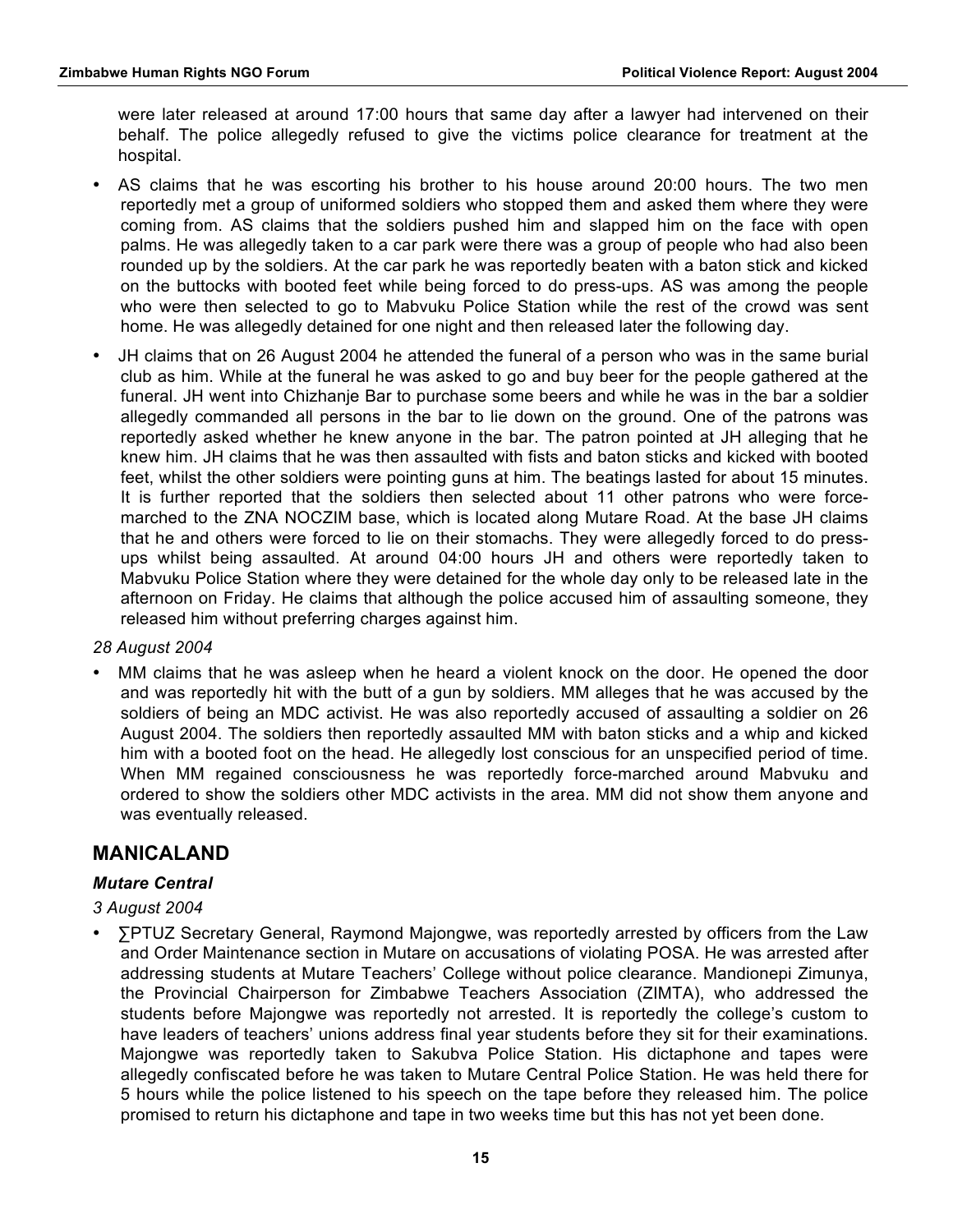#### *Chipinge North*

*August 2004*

- **∑** Nesbert Chinheya, Headmaster of Musani Primary School, was reportedly attacked by 10 ZANU PF youths for supporting the MDC. The youths allegedly took away the keys to the school offices. Chinheya was reportedly assaulted in the presence of teachers at the school. He was then reportedly ordered by war veterans to write a report to them explaining why he supports the MDC. The attack on the headmaster reportedly followed well-attended meetings in Chipinge and Chimanimani districts addressed by Morgan Tsvangirai.
- **∑** Freeman Chikangaise, a teacher at Gideon Mhlanga Secondary School, was allegedly assaulted by ZANU PF supporters who accused him of sympathizing with the opposition MDC. Chikangaise has reportedly gone into hiding out of fear.

#### *Makoni North*

*21 August 2004*

• ∑Didymus Mutasa, ZANU PF MP for Makoni North and Minister of Special Affairs in the President's Office Responsible for the Anti-corruption and Anti Monopolies Programme, visited St Patrick's Church at Mutiwegora in Chief Chiendambuya's area for a church gathering. He reportedly led a convoy of 5 vehicles accompanied by about 25 youths and other sympathisers. At the church gathering, the youths allegedly assaulted Mrs. Chitatu who supports James Kaunye<sup>10</sup>, resulting in her bleeding from the nose and mouth. Minister Mutasa reportedly witnessed the event.

James Kaunye's brother, Leaveme Kaunye was also reportedly assaulted before James arrived. When James Kaunye arrived, he reportedly sat next to the Minister and when food was served they ate from the same plate. After eating, Minister Mutasa left to rest in his car while Kaunye and others remained at the fireplace. While at the fireplace, James Kaunye and the others were allegedly assaulted with a log by the ZANU PF youths who had come to the church gathering with the Minister. Kaunye was then reportedly dragged from the fireplace and assaulted in the presence of the Minister. Kaunye and those accompanying him reportedly fled into the bush following the assault. Kaunye's Datsun vehicle was also allegedly smashed and overturned.

#### *21 August 2004*

The next morning Kaunye and the others who had been assaulted the previous evening informed the Minister about the incident and were allegedly referred to the leader of the youths. Kaunye was reportedly further assaulted and stripped naked. Kaunye reportedly lost consciousness and had to be resuscitated by having water poured over him. He was taken to Rusape General Hospital having reportedly sustained serious head injuries and a suspected broken rib. Sugar was purportedly poured into the engine of Kaunye's vehicle. He was also allegedly robbed of his cell phone, spectacles, jacket, pocket diary and \$200 000 during the assault.

In the afternoon, the youths and Minister Mutasa reportedly left Mutiwegora for Rusape. In Rusape the youths accompanying Mutasa, reportedly known as the "*A-team,"* allegedly assaulted Mrs. Munyembani at her homestead and stole cash amounting to \$2.5 million before vandalising a Rhino tractor and pouring sugar into its engine. They also allegedly assaulted people at a bus stop in Headlands. They are said to have gone from the bus stop to a residential area in Headlands where they reportedly assaulted Nyasha Chingosho, the daughter of a war veteran, who sustained a broken leg. At Makombe Business Centre, the youths accompanying Minister Mutasa, allegedly assaulted about 10 people and burnt down a shed housing vegetable vendors. The group allegedly went to Kaunye's house where they reportedly assaulted 5 people including Kaunye's wife, Joyline

<sup>&</sup>lt;sup>10</sup> James Kaunye is challenging Didymus Mutasa for the Makoni North seat in ZANU PF primary elections for the March 2005 Parliamentary Elections.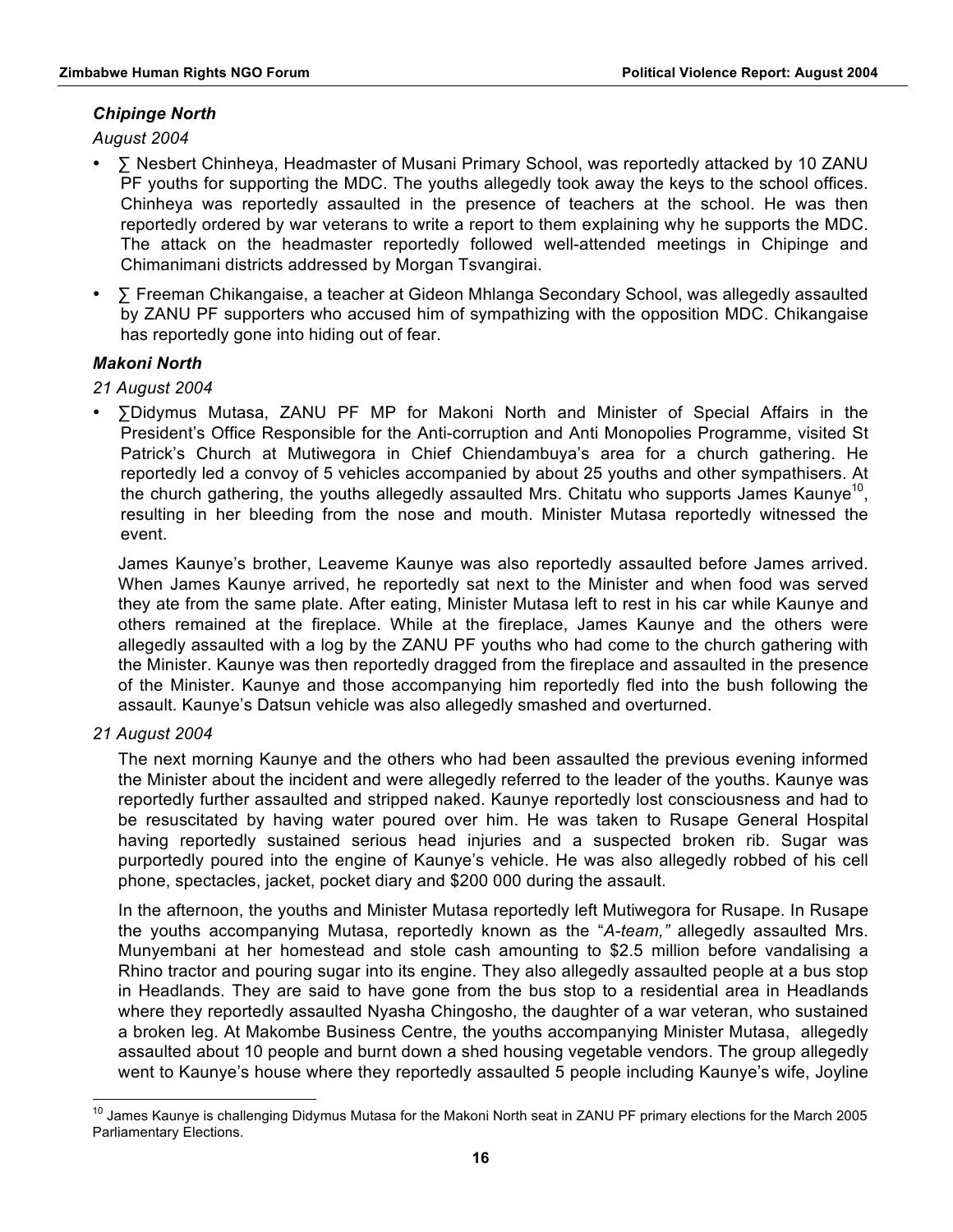Kaunye. The youths also reportedly broke 6 windowpanes and vandalised an electric pump. Minister Mutasa was allegedly actively involved in the violence at this point and was reportedly seen shooting at the windowpanes and at the dogs with catapults.

Along the road leading back to Makombe Business Centre, the youths purportedly assaulted Kelvin Magwaro who sustained a deep cut on the lower lip. The youths also reportedly stopped at Mrs. Chiparange's homestead where they assaulted her on the back using a shovel. Mrs. Chiparange's lost one of her front teeth as a result and sustained a swollen shoulder and back. At Reeb Business Centre, the youths reportedly assaulted Tenga Muchatiza, breaking his leg in the process. In Rusape, near Total service station, they allegedly assaulted Charles Katyora, ZANU PF district Chairman for Vengere. They purportedly stripped him naked and stabbed him in the buttocks with a screwdriver. In Vengere, more people were assaulted on the way to Mhiripiri's homestead where the youths reportedly destroyed property and killed a dog. They also allegedly looted various utensils and \$165 000 cash at Mhiripiri's home before they retired to the Minister Mutasa's house where they were said to be based.

The incidents were reported to the police and Inspector Tomukai reportedly went to the Minister's house to arrest the culprits. It is alleged that the Minister was not present when the police arrived. He later purportedly arrived and asked the police what they wanted. During the discussions, Inspector Tomukai was allegedly slapped in the face and stated that he could not identify who slapped him since about 25 youths were standing around him. However according to an entry in the occurrence book 1447/2004 reportedly made by another police officer Constable Gwature, Inspector Tomukai was reportedly slapped by Minister Mutasa. The inspector then allegedly abandoned the Defender vehicle and ran away back to the police station.

Eventually 42 people were reportedly arrested for their involvement in the violence. Minister Mutasa reportedly acknowledged that the youths were his supporters and allegedly paid bail for 31 of them. He was quoted as having stated: *"Of, course I have to pay for my supporters. I have paid for 31, and it was \$300 000 each."* No action has yet been taken against Minister Mutasa.

# **MASVINGO**

#### *Masvingo South*

#### *5 August 2004*

• ∑Six unidentified men allegedly burnt several huts and household property worth about \$35 million belonging to families that settled on Acton Farm at the beginning of farm invasions in 2000. Approximately 26 people were reportedly left homeless in the arson attack. Two of the he families claim that they had been given offer letters by the former Masvingo District Administrator, Mr. Makanzwei Jecheche. However, Chief Fortunate Charumbira, Deputy Minister for Local Government, Public Works and National Housing claims that Provincial Lands Committee allocated Acton Farm to him after the death of the former owner of the farm. The settlers who include Lydia Charova, Njodzi Kwanisai had reportedly been warned by the villagers from Chief Charumbira's area to vacate their chief's farm or face unspecified action. The families whose homes were burnt down allege that a top politician incited his supporters to forcibly evict them from the farm. Sam Chigwenya, one of the settlers, claims that he was assaulted during the arson attack. Three suspects were reportedly arrested in connection with the incident.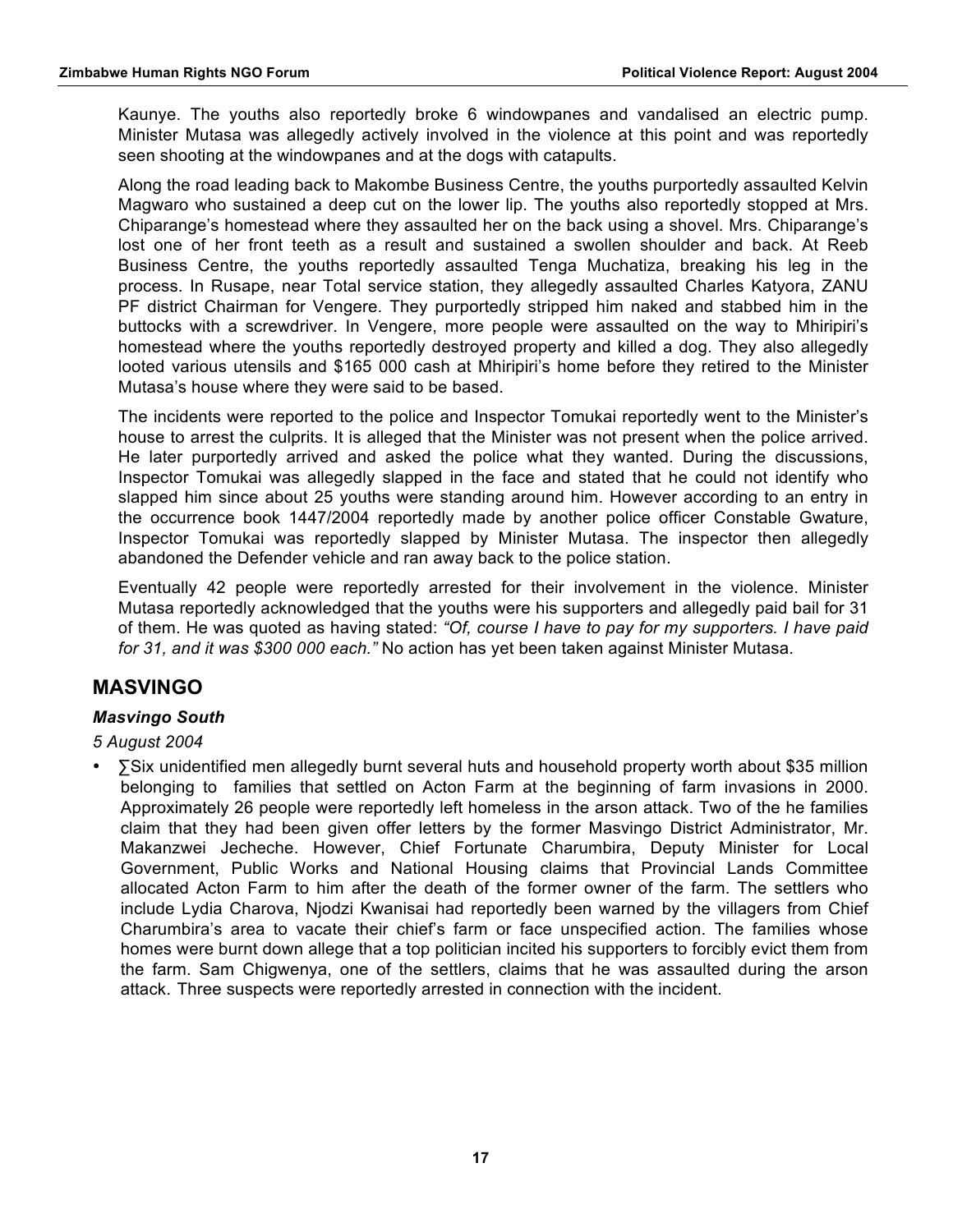# **MASHONALAND CENTRAL**

#### *Bindura*

*2 August 2004*

• ∑MDC Goromonzi Executive Council member, Claudius Marimo, alleges that ZANU PF supporters who were understood to have been sent by the Governor for Mashonaland Central, Ephraim Masawi, looted his General Dealer shop and grinding mill. The businesses were allegedly looted of goods worth about \$1 million and \$3 million in cash. The incident reportedly followed Marimo's rejection of a number of bids to have him join ZANU PF that were reportedly initially made by Governor Masawi and subsequently by chiefs from the area acting on the Governor's behalf. Marimo also alleges that Governor Masawi warned him not to contest against Herbert Murerwa, ZANU PF MP for Goromonzi and Minister of Higher and Tertiary Education, in Goromonzi constituency during the March 2005 Parliamentary Elections.

#### *7 August 2004*

• HJ claims that at about 17:30 hours he was drinking beer at Mupandira Shops with his friends when a police vehicle approached them. About 11 ZANU PF youths reportedly jumped out of the ZRP vehicle and accused him of wearing a red T-shirt and a red cap. HJ was reportedly beaten with sticks and wire on the head and on his forearms as he was trying to block the blows to his head. He fell down and was reportedly kicked all over the body. HJ's friends were also allegedly assaulted on accusations of associating with an MDC member. HJ reportedly bled profusely from the laceration on his head and lost consciousness. When he regained consciousness approximately 30 minutes later he found himself at home

#### *28 August 2004*

- Approximately 20 ZANU PF youths reportedly came to Chevadzimu Bottle Store in a truck belonging to John Muchazivepi. Among these youths were Langton Shamuyarira, Spencer Shamuyarira and John Muchazivepi. The youths allegedly disembarked and charged PM's twin brother with being a troublemaker. PM's twin brother was allegedly further accused of being hostile to the community around him because he is an MDC activist. The youths reportedly proceeded to attack PM's brother. When PM heard that his brother was being attacked, he reportedly tried to help him but he was also allegedly assaulted on the right eye with a broken bottle and hit on the chest with clenched fists and kicked with booted feet. When PM's nephew retaliated against the ZANU PF youths, the youths then reportedly ran away into their truck. PM's brother lay on the ground after the assault, incapacitated due to an old head injury that had been aggravated by the assault. PM and his nephew reportedly took his brother, whose condition was deteriorating, home. PM alleges that he had to run away from his home because he is afraid that the ZANU PF youths will come back for him. He also came to Harare to try to organize transport to go and fetch his brother and take him to the hospital.
- John, Langton Shamuyarira, Alfouse Madzudzo Muzondiwa and 20 ZANU PF youths reportedly passed by Chevadzimu Bottle Store in a truck belonging to John Muchazivepi when they saw PM passing by. The group allegedly called PM for questioning. PM alleges that one of them pushed him and he fell to the ground. PM was reportedly kicked with booted feet and subsequently suffered an epileptic seizure. He reportedly had several more seizures after this. When PM's brother heard that PM was being attacked he reportedly came and tried to defend him but was assaulted with a broken bottle. PM was reportedly unable to walk after the assault and had to be taken home by members of his family. He was taken to hospital for treatment on 30 August 2004.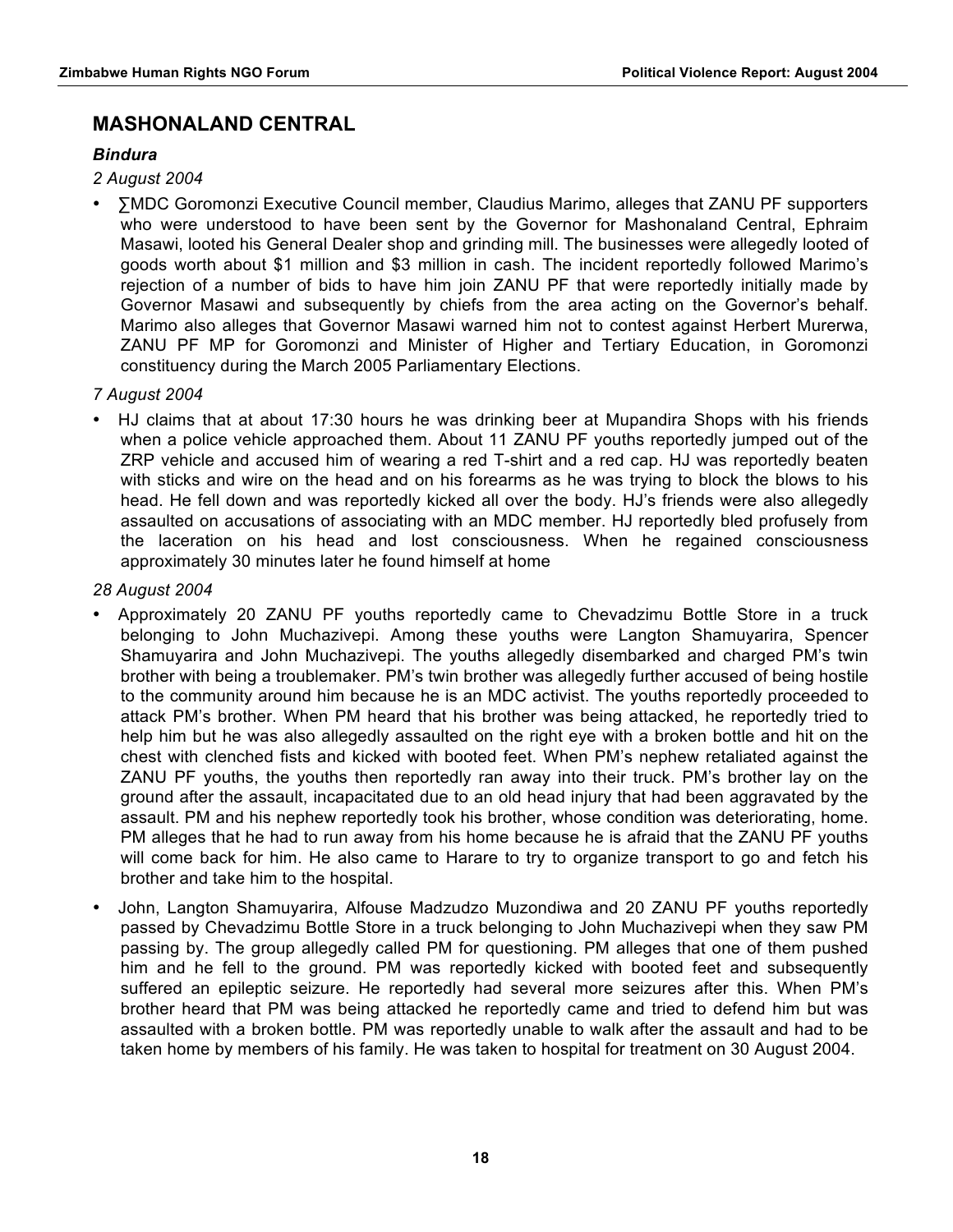# **MASHONALAND EAST**

#### *Hwedza*

*18 August 2004*

• LM, an MDC member, was invited by some MDC colleagues to a rally at Madzimbabwe Township to be held on 20 August 2004. LM then reportedly joined his colleagues in inviting other people from the area to the rally. When darkness fell, LM and his colleagues decided to call it a day and to resume their activity the following day. LM claims that on his way home he was accosted by a group of ZANU PF youths. One of them allegedly hit him on the head with an iron bar resulting in a deep cut on his head , which bled profusely. When LM fell to the ground the ZANU PF youths reportedly removed the MDC T-shirt that he was wearing. LM claims that he lay still and pretended he was dead. The youths reportedly lit a match so that they could see whether he was alive or not. One of them reportedly shouted *"Tauraya munhu" (We have killed a person).* When the youths saw that LM was bleeding from the cut to his head they allegedly ran away, however one of the youths who had been involved in the assault reportedly returned later and took LM home. He claims he reported the matter to the police, however it is not known whether any action was taken.

#### *Seke*

#### *3 August 2004*

• KM, who reportedly once stood as an MDC candidate for Councillor of Ward 6 in Ruwa, alleges that a group of about 20 ZANU PF youths came to his house at around 21:00 hours. The youths reportedly started singing and playing drums loudly. They also allegedly shouted out that they knew there was an MDC activist in the house whom they wanted to see. KM claims he knows some of the youths by name. KM reportedly hid under the bed and when the youths forcibly opened the door they assaulted KM's wife and child. KM's child was allegedly hit with a plank on the head while his wife was slapped with open palms. The youths lifted the bed and found him hiding beneath it. He claims he was dragged outside and assaulted with planks, sjamboks and also kicked with booted feet until he lost consciousness. When KM regained consciousness the youths had left. He made a report to the police and a docket was opened. The docket number is RRB0439131 and the youths are reportedly due to appear in court soon. KM was also given a referral letter by the police for treatment at a local hospital.

#### *4 August 2004*

• TM, a 3rd year student at Seke Teachers College, was allegedly attacked by ZANU PF youths on allegations that he is a student activist. The youths reportedly found him wearing a red t-shirt inside his shirt and questioned him about this. They subsequently accused him of being a student activist and allegedly beat him for this. TM fled the area and is now afraid of going to his house in Zengeza.

## **MIDLANDS**

#### *Gweru Urban*

#### *5 August 2004*

• Wellington Chibebe, ZCTU Secretary General; Lucia Matibenga, ZCTU 1st Vice-President; Timothy Kondo, ZCTU Advocacy Officer and Sam Machinda ZCTU Midlands Region Vice-Chairperson were arrested in Gweru while holding a ZCTU workshop. The four were reportedly initially charged under section 24 of POSA for holding an illegal public gathering, however the charges was reportedly later changed when the police realised that the meeting the ZCTU had been holding was exempt under the Schedule of Classes of Public Gatherings to which Section 24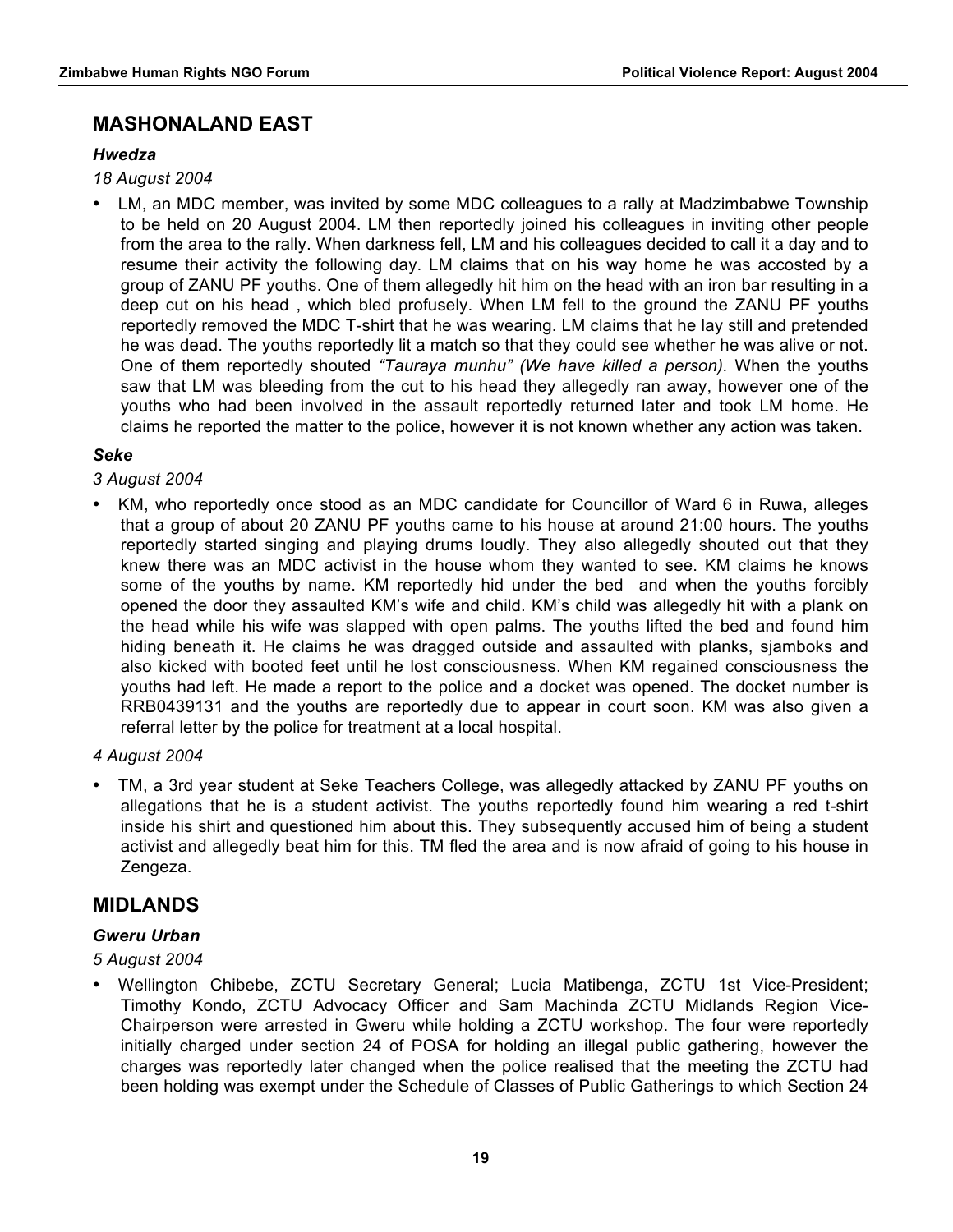Does Not Apply.<sup>11</sup> The four were reportedly detained until 8 August 2004 when they were charged under Section 19 (1)(b) of  $POSA^{12}$  and released on \$200 000 bail. Chibebe, Matibenga, Kondo and Machinda were set to appear in court on 8 September 2004; however, the prosecutor assigned to the case did not turn up for court. The prosecutor appointed to replace him reportedly refused to prosecute due to what he cited as *"professional reasons."* The matter was subsequently postponed to 3 November 2004.

#### *Gokwe North*

*29 August 2004*

• MM, an MDC supporter, was allegedly assaulted by Garikai Mukundwa, Tapera and two other ZANU PF youths on allegations that he had celebrated an assault that had earlier on been perpetrated on Garikai by fellow ZANU PF youths during an incident of intra-party violence. MM states that he had merely listened to the story as persons that had witnessed the incident narrated it at the local bar. He was allegedly threatened with more assaults and told not to come and teach in that area again. MM is a teacher at a Tsungai High School in Gokwe North. Garikai Mukundwa is reportedly the ZANU PF Youth Chairperson while Tapera is his ZANU Youth Vice-Chairperson for Gokwe North. MM reported the incident to Nembudziya Police Station, RRB 0360829 and was referred for medical treatment by ZRP Nembudziya. MM was admitted to Queen Mary Private Hospital for four days for treatment of injuries sustained during the assault.

<sup>&</sup>lt;sup>11</sup> Section 24 of POSA requires organisers of a public gathering to give "at least four clear days' written notice of the holding *of the gathering to the regulating authority for the area in which the gathering is to be held".* However, the Schedule of Classes of Public Gatherings to Which Section 24 Does Not Apply includes *"public gatherings held by a registered trade union for bona fide trade union purposes".*

 $12$  Section 19 (1)(b) relates to actions, words uttered, material distributed that is intended to provoke the breach of peace.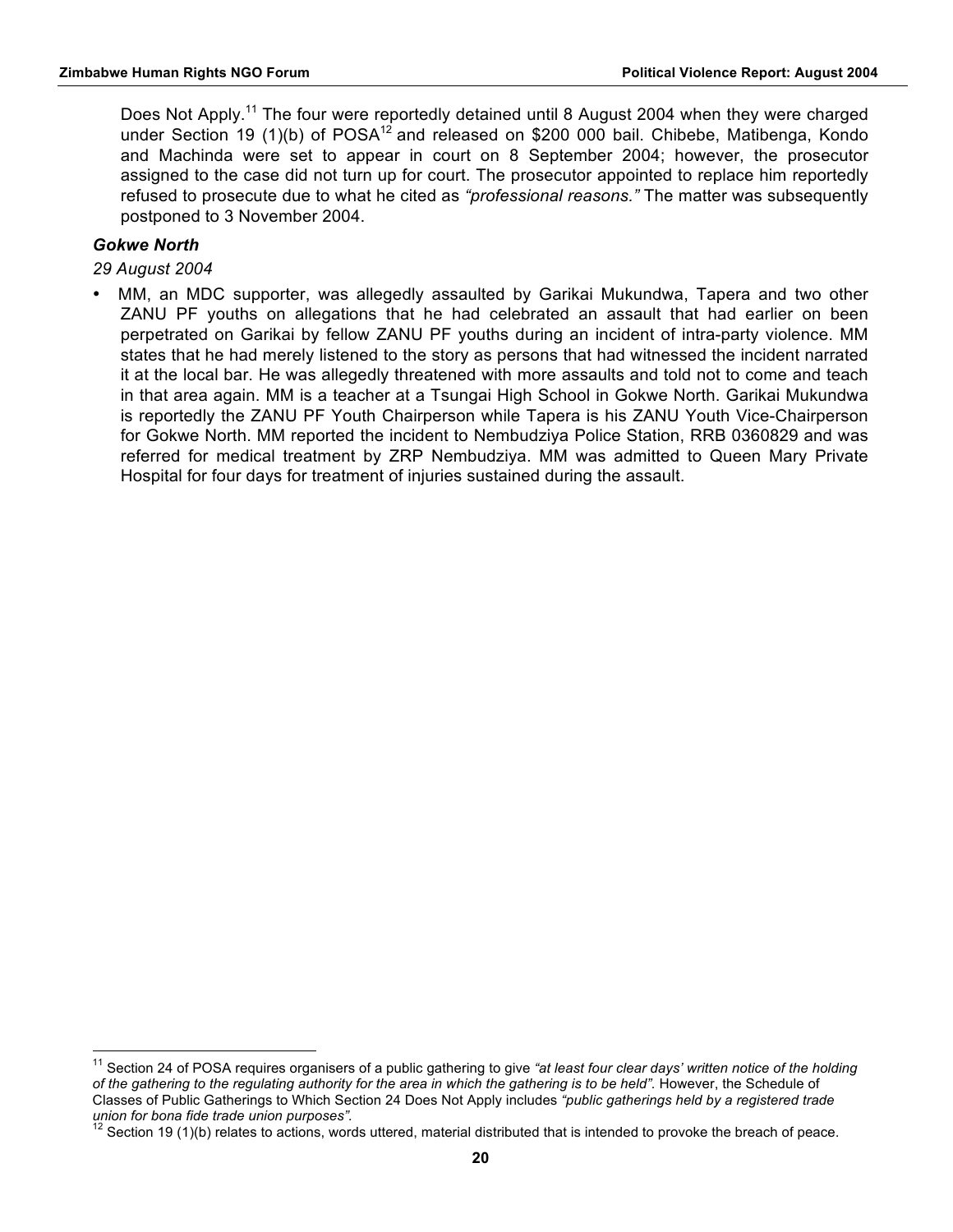Full alphabetical list of reported deaths related to political violence 1 January to 31 August 2004 recorded indicating name, political affiliation, date of death, constituency and province.

#### **TOTAL: 3 MDC – 2; UNKNOWN - 1**

|                | <b>SURNAME</b>    | <b>FIRST NAME (S)</b> | <b>POLITICAL</b><br><b>AFFILIATION</b> | <b>DATE OF DEATH</b> | <b>CONSTITUENCY</b> | <b>PROVINCE</b>        |
|----------------|-------------------|-----------------------|----------------------------------------|----------------------|---------------------|------------------------|
| 1              | <b>CHAMBARARA</b> | <b>SHEMI</b>          | <b>UNKNOWN</b>                         | 8 FEBRUARY 2004      | <b>CHIMANIMANI</b>  | MANICALAND             |
| $\overline{2}$ | <b>CHIGEGA</b>    | <b>ALEXANDER</b>      | <b>MDC</b>                             | 4 JANUARY 2004       | <b>SHAMVA</b>       | MASHONALAND<br>CENTRAL |
| 3              | <b>CHINOZVINA</b> | <b>FRANCIS</b>        | <b>MDC</b>                             | 28 MARCH 2004        | ZENGEZA             | <b>HARARE</b>          |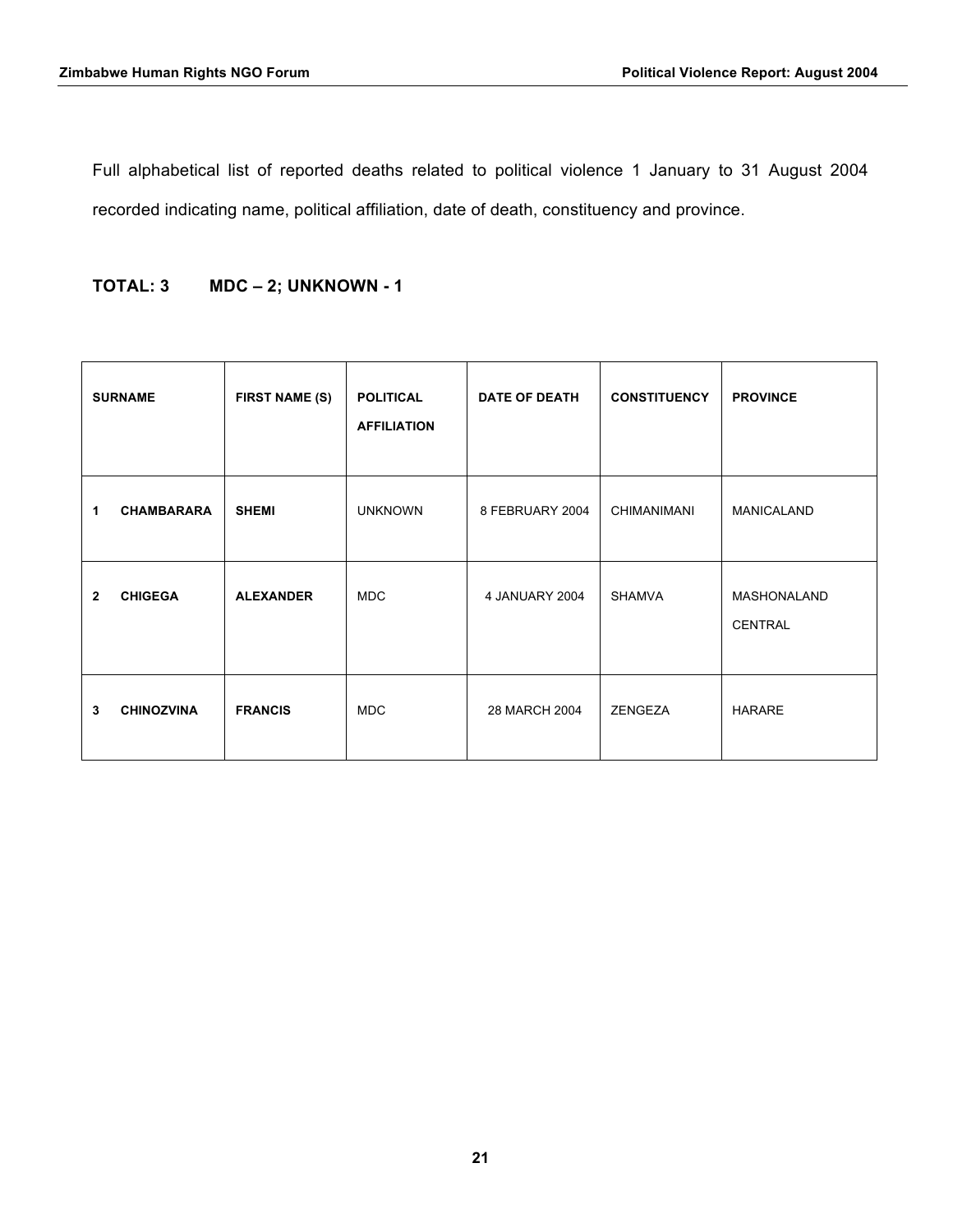

# **ADMINISTRATIVE MAP OF ZIMBABWE**